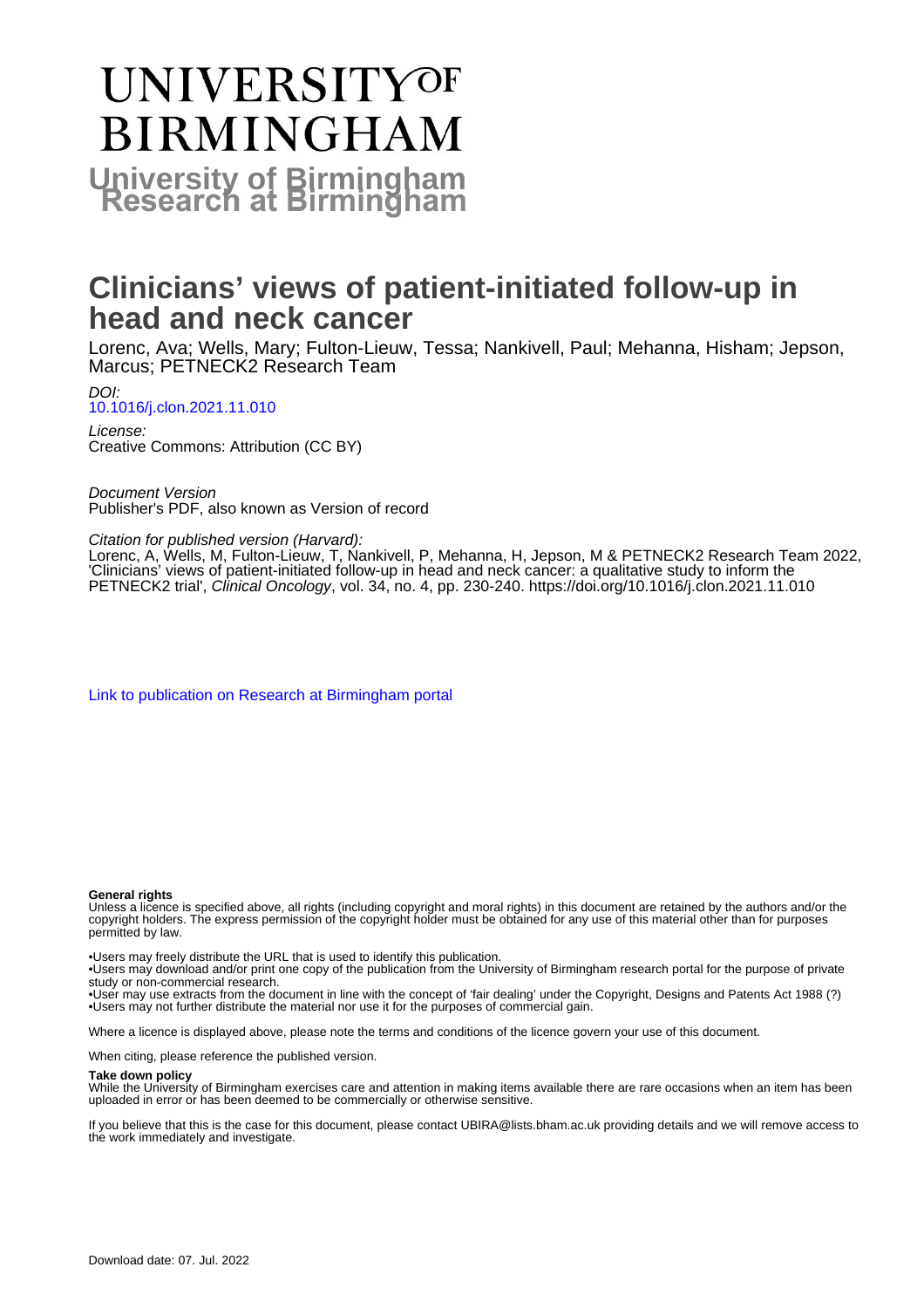[Clinical Oncology 34 \(2022\) 230](https://doi.org/10.1016/j.clon.2021.11.010)-[240](https://doi.org/10.1016/j.clon.2021.11.010)

Contents lists available at ScienceDirect

Clinical Oncology

journal homepage: [www.clinicaloncologyonline.net](http://www.clinicaloncologyonline.net)





### Original Article

## Clinicians' Views of Patient-initiated Follow-up in Head and Neck Cancer: a Qualitative Study to Inform the PETNECK2 Trial



A. Lorenc  $^*$  $^*$ , M. Wells  $\dagger$ , T. Fulton-Lieuw  $\ddagger$ , P. Nankivell  $\ddagger$ §, H. Mehanna  $\ddagger$ §, M. Jepson  $^*$  on Behalf of the PETNECK2 Research Team<sup>[1](#page-1-1)</sup>

<span id="page-1-0"></span>\*QuinteT Research Group, Bristol Medical School, University of Bristol, Bristol, UK

 $^{\dagger}$  Nursing Directorate, Imperial College Healthcare, NHS Trust / Department of Surgery and Oncology, Imperial College, London, London, UK

 $^\ddag$ Institute of Head and Neck Studies and Education (InHANSE), Institute of Cancer and Genomic Sciences, University of Birmingham, Birmingham, UK

 $\frac{8}{3}$ University Hospitals, Birmingham NHS Foundation Trust, Birmingham, UK

#### Abstract

Aims: Current follow-up for head and neck cancer (HNC) is ineffective, expensive and fails to address patients' needs. The PETNECK2 trial will compare a new model of patient-initiated follow-up (PIFU) with routine scheduled follow-up. This article reports UK clinicians' views about HNC follow-up and PIFU, to inform the trial design.

Materials and methods: Online focus groups with surgeons (ear, nose and throat/maxillofacial), oncologists, clinical nurse specialists and allied health professionals. Clinicians were recruited from professional bodies, mailing lists and personal contacts. Focus groups explored views on current follow-up and acceptability of the proposed PIFU intervention and randomised controlled trial design (presented by the study co-chief investigator), preferences, margins of equipoise, potential organisational barriers and thoughts about the content and format of PIFU. Data were interpreted using inductive thematic analysis.

Results: Eight focus groups with 34 clinicians were conducted. Clinicians highlighted already known limitations with HNC follow-up - lack of flexibility to address the wide-ranging needs of HNC patients, expense and lack of evidence - and agreed that follow-up needs to change. They were enthusiastic about the PETNECK2 trial to develop and evaluate PIFU but had concerns that PIFU may not suit disengaged patients and may aggravate patient anxiety/fear of recurrence and delay detection of recurrence. Anticipated issues with implementation included ensuring a reliable route back to clinic and workload burden on nurses and allied health professionals.

Conclusions: Clinicians supported the evaluation of PIFU but voiced concerns about barriers to help-seeking. An emphasis on patient engagement, psychosocial issues, symptom reporting and reliable, quick routes back to clinic will be important. Certain patient groups may be less suited to PIFU, which will be evaluated in the trial. Early, meaningful, ongoing engagement with clinical teams and managers around the trial rationale and recruitment process will be important to discourage selective recruitment and address risk-averse behaviour and potential workload burden.

 2021 The Authors. Published by Elsevier Ltd on behalf of The Royal College of Radiologists. This is an open access article under the CC BY license ([http://](http://creativecommons.org/licenses/by/4.0/) [creativecommons.org/licenses/by/4.0/](http://creativecommons.org/licenses/by/4.0/)).

Key words: Head and neck cancer; health care professionals; patient-initiated follow-up; qualitative; survivorship

#### Introduction

There are over 12 000 new cases of head and neck cancer (HNC) in the UK annually [\[1\]](#page-8-0). The incidence of oropharyngeal cancer is rising, largely driven by human papillomavirus (HPV) infection [[2\]](#page-8-1). HPV-related cancers affect younger patients and have better prognoses than HNC caused by tobacco/alcohol, so the cohort of HNC survivors is growing rapidly. UK national HNC guidelines recommend follow-up appointments every 2 months for the first 2 years after treatment, and then every  $3-6$  months for the next 3 years [[3\]](#page-8-2).

Current HNC follow-up has some limitations. First, follow-up often fails to meet patient needs, including information, holistic, survivorship and psychosocial support

<https://doi.org/10.1016/j.clon.2021.11.010>

Abbreviations: PIFU, Patient-initiated follow-up; HNC, Head and neck cancer. Author for correspondence: A. Lorenc, QuinteT Research Group, Bristol Medical School, University of Bristol, Canynge Hall, 39 Whatley Road, Bristol BS8 2PS, UK.

E-mail address: [ava.lorenc@bristol.ac.uk](mailto:ava.lorenc@bristol.ac.uk) (A. Lorenc).

<span id="page-1-1"></span><sup>1</sup> Members of the PETNECK2 Research Team are listed at the end of the article.

<sup>0936-6555/@ 2021</sup> The Authors. Published by Elsevier Ltd on behalf of The Royal College of Radiologists. This is an open access article under the CC BY license [\(http://creativecommons.org/licenses/by/4.0/](http://creativecommons.org/licenses/by/4.0/)).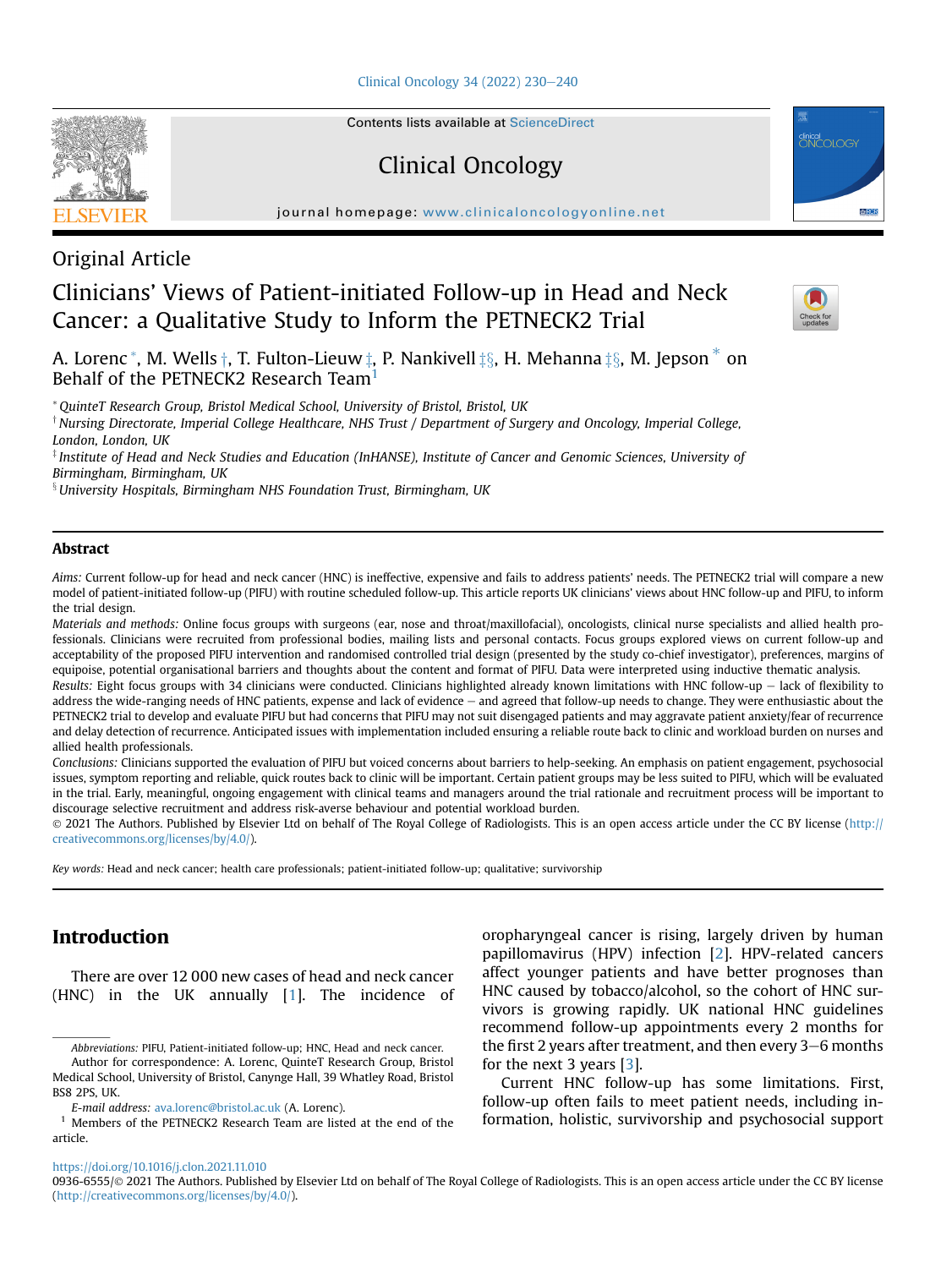needs  $[4-7]$  $[4-7]$  $[4-7]$  $[4-7]$ . HNC patients have particularly diverse needs, due to extensive comorbidities and functional disruption [[6](#page-8-4)[,8\]](#page-8-5), not accounted for by the 'blanket approach' to followup care [\[6,](#page-8-4)[9](#page-8-6)]. Second, current follow-up regimens may not be the most effective or cost-effective at detecting cancer recurrence  $[10-13]$  $[10-13]$  $[10-13]$  $[10-13]$  $[10-13]$ , nor provide a survival advantage  $[14]$  $[14]$ . Third, routine scheduled appointments are resourceintensive and potentially unsustainable given increasing HNC incidence [\[1\]](#page-8-0). Finally, some HNC patients feel that follow-up is too frequent and would welcome less-intensive schedules [\[15](#page-8-9),[16\]](#page-8-10).

Alternative follow-up paradigms, including those used in other cancers, therefore need to be considered and researched for HNC [[10,](#page-8-7)[12,](#page-8-11)[16](#page-8-10)[,17](#page-9-0)]. Systematic reviews suggest that patient-directed surveillance or patient-initiated follow-up (referred to here as PIFU) may have comparable clinical outcomes to and better patient satisfaction and cost-savings than regular follow-up, in a range of conditions [[18\]](#page-9-1). In cancer, findings vary  $-$  clinical outcomes of PIFU compare to regular follow-up in prostate cancer [[19\]](#page-9-2), colorectal cancer [\[20](#page-9-3)] and breast cancer [[21\]](#page-9-4), but a review (various cancers) found little difference in quality of life or disease recurrence [[22](#page-9-5)]. In breast cancer in the UK, PIFU/ open access nurse-led clinics provide a feasible alternative to regular appointment-based follow-up [\[23,](#page-9-6)[24](#page-9-7)].

Patients may prefer self-management approaches  $-$  as found for endometrial [\[25\]](#page-9-8), breast [\[26](#page-9-9)], colorectal [[20\]](#page-9-3) and prostate cancer [\[19](#page-9-2)]. In HNC, there is limited, poor-quality, retrospective and conflicting evidence regarding the relative efficacy of PIFU to regular follow-up  $-$  studies show no overall survival difference  $[27-29]$  $[27-29]$  $[27-29]$  $[27-29]$  or better survival in routine follow-up [\[30](#page-9-11)]. In prospective studies, recurrence was more commonly identified via patient-identified symptoms than at appointments  $[29,31-33]$  $[29,31-33]$  $[29,31-33]$  $[29,31-33]$  $[29,31-33]$  and in a feasibility study of 'enhanced' follow-up (patient education and encouragement to contact the clinic) patients did make contact regarding 'red flag' symptoms [[34](#page-9-14)]. Risk-stratified follow-up is also recommended in HNC [[5](#page-8-12)[,9](#page-8-6),[13](#page-8-13)[,17,](#page-9-0)[35](#page-9-15)], e.g. de-intensified follow-up for lower risk of recurrence [[13,](#page-8-13)[36,](#page-9-16)[37](#page-9-17)].

Data on HNC clinicians' views of follow-up are limited, but suggest that they feel that HNC survivors are neglected and have complex, enduring and unaddressed posttreatment needs [\[7\]](#page-8-14). Clinicians broadly support a patient self-management approach in HNC [[38](#page-9-18),[39](#page-9-19)], although unlike other cancers, alternative models of follow-up in HNC have been slow to develop and many clinicians have been nervous of change  $[40-42]$  $[40-42]$  $[40-42]$ .

PETNECK2 is a programme of research (NIHR200861) with an embedded randomised controlled trial (RCT) designed to determine whether PIFU is more effective than regular follow-up for HNC. PETNECK2 builds on the successful results of the first PETNECK study, where a 3-month positron emission tomography-computed tomography (PET-CT) scan reliably detected patients requiring neck dissection, avoiding unnecessary surgery for those at low risk of recurrence, reducing harm and costs [[43\]](#page-10-0). The PETNECK2 trial will randomise eligible patients to PIFU or standard care (regular scheduled follow-up appointments).

As implementing PIFU in HNC is innovative and may be challenging, preliminary research with clinicians and patients explored the feasibility, barriers and concerns [\[44](#page-10-1)]. Qualitative work prior to an RCT can be invaluable in informing study design, especially for new interventions [[45](#page-10-2),[46](#page-10-3)]. This article reports the initial research exploring clinicians' views about HNC follow-up and PIFU, including concerns and barriers, prior to the PETNECK2 trial.

#### Materials and Methods

In the UK, current HNC follow-up consists of regular scheduled appointments with multidisciplinary HNC teams [[3](#page-8-2)] and usually a system for patients to contact the clinic in between appointments [\[12](#page-8-11)]. In PIFU, patients will receive standard follow-up for the first year post-treatment. Then, at study entry, they will have a PET-CT scan. If this scan is negative, they will have PIFU instead of regular scheduled clinic follow-up appointments. In addition to the PET-CT scan, patients will receive an allied health professional (AHP)/nurse-led education session, an information and support resource (app, website or paper) and rapid access to urgent clinical appointments within 2 weeks. The information and support resource provides information on symptoms to be aware of, a diary to record/monitor symptoms and contact details for easy access to their clinical team. It also includes information on patient concerns, patient/ caregiver support, living well and peer support groups.

Online (Microsoft Teams) focus groups were conducted with ear, nose and throat and maxillofacial surgeons, oncologists, clinical nurse specialists (CNSs) and AHPs (speech and language therapists [SLTs], dietitians and radiographers), facilitated by AL and MJ, audio-recorded and transcribed verbatim. Non-verbal behaviour was noted during focus group to supplement/clarify transcripts. Participants joined from their home or clinic setting. The facilitators did not know the participants beforehand, but some participants knew each other or were colleagues. Participants in each focus group were the same profession, although CNSs and AHPs were grouped together.

Clinicians were recruited via personal contacts of the team and multidisciplinary professional body mailing lists representing HNC clinicians (British Association of Head and Neck Oncologists [BAHNO] and British Association of Head and Neck Oncology Nurses [BAHNON]). Some participants suggested colleagues. Individuals were given written information, invited via e-mail or face-to-face and followed up. All provided written consent prior to taking part.

During focus groups, clinicians were asked for details of and their views on current follow-up care at their centre, the co-chief investigator outlined the PETNECK2 study, then we asked about the acceptability of the proposed intervention and the RCT design, their preferences, margins of equipoise and potential organisational barriers and ways of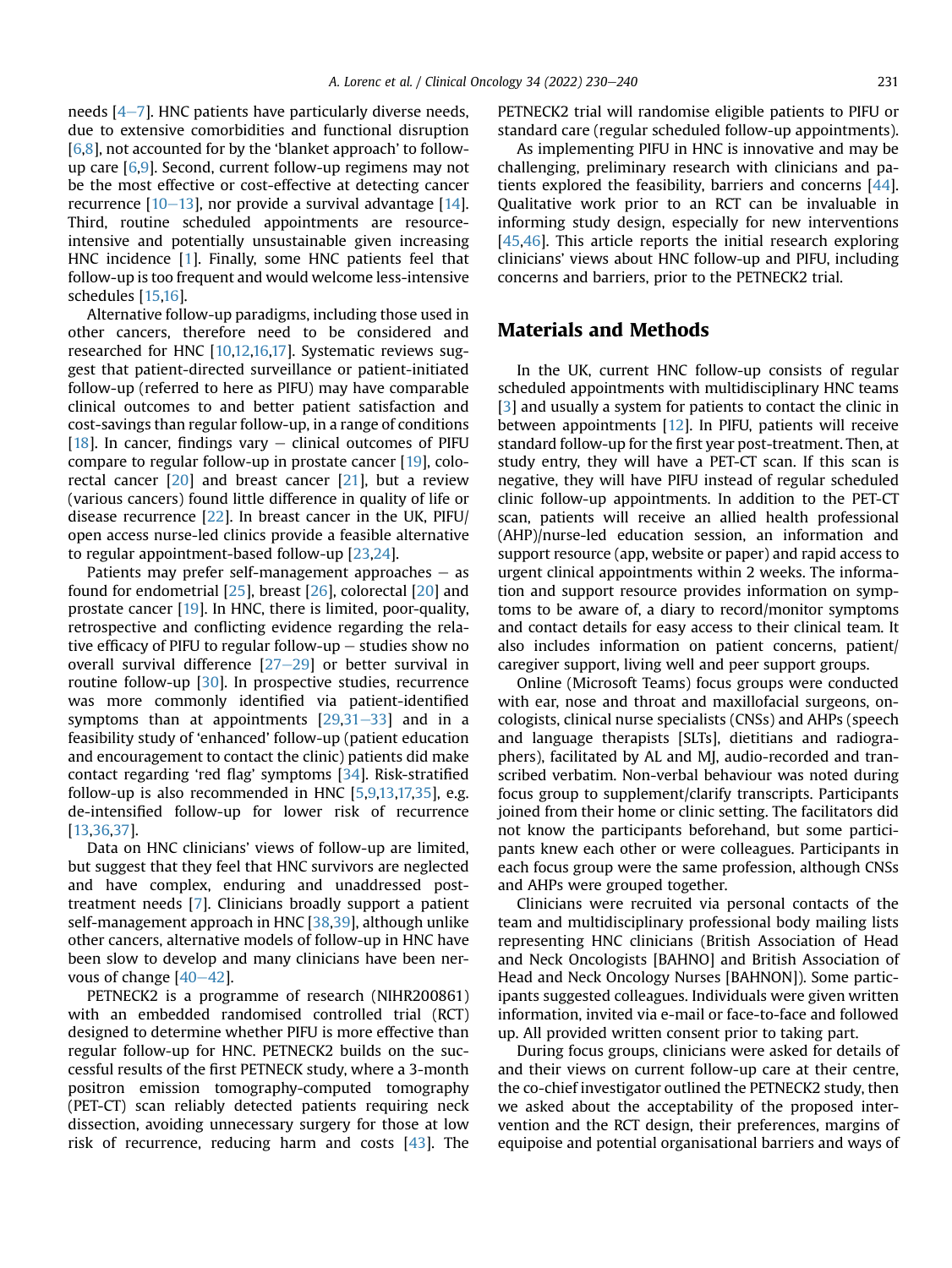overcoming them. Views on the content and format of PIFU were also explored.

Data were interpreted using inductive thematic analysis. A. Lorenc carried out all of the data analysis, with M. Jepson checking themes and subthemes. Nvivo software (version 20.5.1.940) was used to facilitate data analysis. Data were examined for credibility, context, language, negative cases and rival explanations. Inductive themes not directly related to questions or prompts were emphasised in the results.

A patient advisory group (PAG) was convened for the programme and met regularly. The PAG provided valuable input into the study design, including recruitment methods and interview topic guides. PAG representatives attended meetings and provided feedback on the results.

The study was approved by the North East Tyne & Wear South Research Ethics Committee, the Health Research Authority and Health and Care Research Wales (reference 20/NE/0102). All names of people, places and any other identifiable information were removed from transcripts.

#### Results

Of 39 clinicians agreeing to take part, five could not attend due to illness or clinical obligations, giving a sample of 34 clinicians from 13 different HNC centres (between one and six clinicians from each centre), in England (including six of the seven NHS England regional teams), Wales and Scotland: 10 oncologists, 10 surgeons (five ear, nose and throat, five maxillofacial), eight CNSs, four SLTs, one dietitian and one research radiographer. Most worked in large cancer centres, with some from smaller hospitals. Eight focus groups were held  $-$  three with surgeons, two with oncologists, two with AHPs and CNSs and one with CNSs  $only - and one individual interview with a CNS.$ 

We generated six main themes, discussed below, with tables of illustrative quotes for each. The first three themes had the most data: belief in the need for change; the inflexible, paternalistic and unresponsive nature of follow-up as unsuitable for a diverse clinical population; and the perceived unsuitability of PIFU for disengaged patients. Themes that came up less frequently and seemed less important were: concerns that PIFU would worsen patient anxiety and not address psychosocial needs; PIFU resulting in delayed detection of recurrence; and challenges of implementation into services.

#### Change is Needed

Clinicians agreed that the current HNC follow-up regimen is inadequate and needs to change, with enthusiasm for the PETNECK2 trial to develop and evaluate innovative follow-up. The key limitations of current followup were rigidity and unresponsiveness to patient need, lack of evidence and effectiveness, strain on resources and patient anxiety. Quotes on this theme can be found in [Table 1.](#page-5-0)

Many clinicians and services had either already amended their follow-up or aspired to, demonstrating a willingness to change. Changes included informal tailoring of protocols for specific patients and formal changes including elements of PIFU, such as reduced frequency of appointments and patient education sessions/materials, e.g. health and wellbeing events. Being able to call a CNS in between follow-up clinic appointments was accepted as 'normal practice'.

COVID-19 pandemic restrictions had accelerated and provided opportunities for change (mainly telephone/virtual consultations replacing face-to-face and reduced appointment frequency), boosting clinician, service and patient enthusiasm for change.

However, despite enthusiasm, clinicians suggested some colleagues may be reluctant to change, due to being riskaverse or because of inertia within services. Suggested solutions were to explain the study rationale and obtain highlevel strategic buy-in to reassure clinicians of the study's importance.

#### Follow-up is Inflexible, Paternalistic and Unresponsive to Need

Clinicians discussed current follow-up being rigid and unresponsive to patient need and felt that flexibility and adaptability were particularly necessary in HNC due to the wide range of causes, severity, outcomes and prognoses. Quotes on this theme can be found in [Table 2](#page-5-1).

Some clinical teams had already made informal changes to follow-up, as mentioned above, mostly responding to a patient's level of risk or need and clinical factors. Changes appeared un-protocolised and undocumented  $-$  some identified a need for more clarity and guidance. Changes were mostly reduced appointment frequency, but also early discharge (<5 years) or different clinicians providing follow-up.

Some clinicians felt that the current system is paternalistic, not adequately giving patients control or addressing long-term effects or patient needs, which are better addressed by holistic needs assessments. Some, mainly AHPs and nurses, felt that PIFU might be more patientcentred and empowering, restoring patient autonomy and ownership over their bodies. A few commented that this may reduce patient anxiety.

There was debate around the adaptability of PIFU and suitability for patients at higher risk of recurrence, which are discussed below.

There was also concern that the PET-CT scan may not detect recurrence in certain types of HNC.

#### Concern about Disengaged Patients

The most common concern about PIFU was perceived unsuitability for patients seen as 'disengaged'. Quotes on this theme can be found in [Table 3](#page-6-0). This group of 'traditional' HNC patients were reported to be at higher risk of cancer recurrence, engaged in high-risk behaviour, experiencing other mental/physical health issues and vulnerabilities, and possibly of lower socioeconomic status/education level (although one SLT warned against demographic generalisations). Clinicians were concerned about poor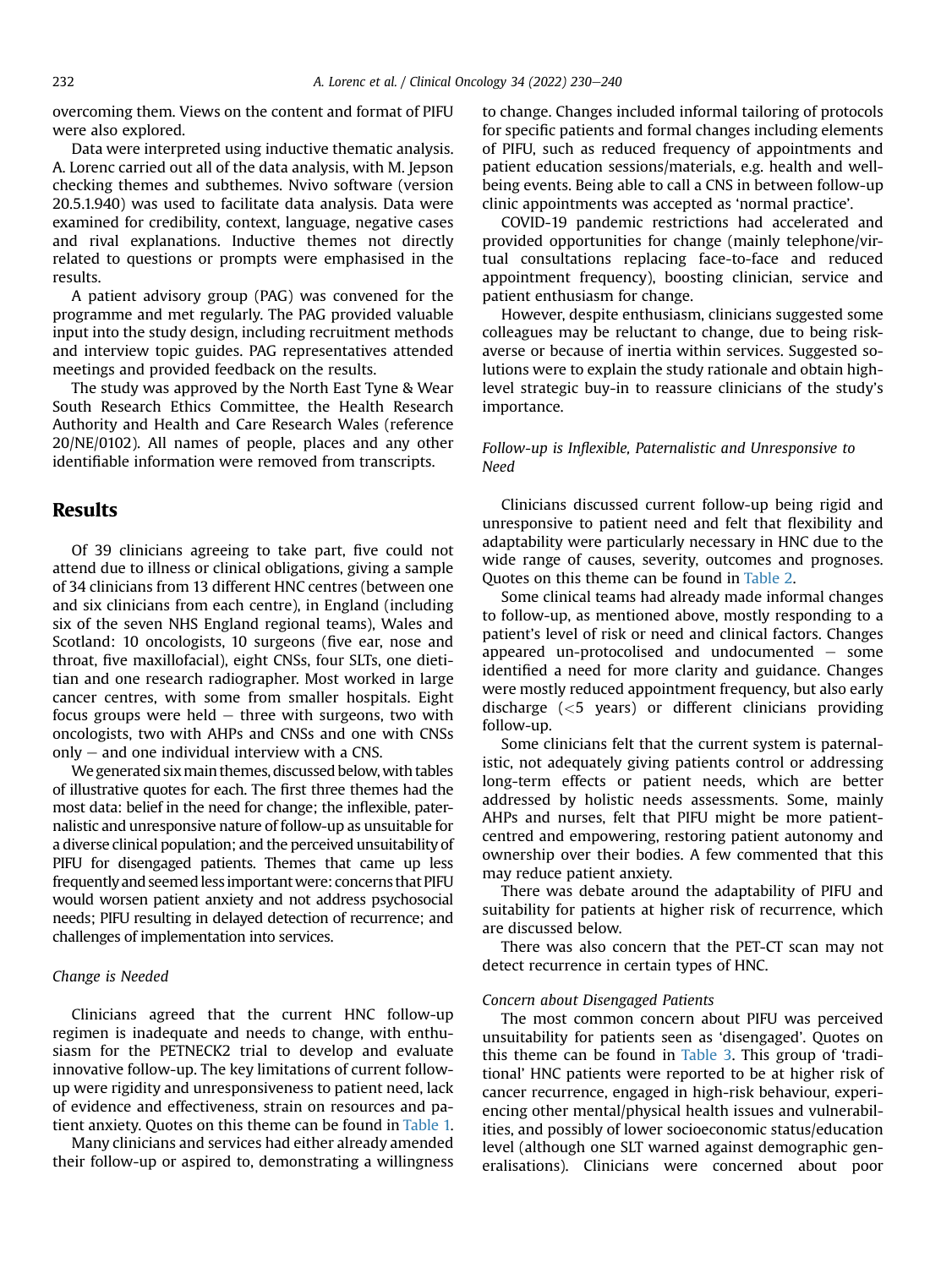engagement in care and possibly low risk awareness, making patients less 'able to deal with' PIFU (017, surgeon). It was assumed that they would be unlikely to initiate contact during PIFU and were adversely affected by reduced clinical contact, potentially delaying presentation of recurrence/metastasis and worsening outcomes.

There was also concern about clinicians not approaching this group for the PETNECK2 trial or patients refusing participation. Participants debated whether they should exclude or actively recruit them to improve generalisability. One proposed solution was flexible PIFU with optional extra support (some clinician appointments).

#### Patient Anxiety and Need for Reassurance

Although regular follow-up appointments were acknowledged to cause some patient anxiety (by exacerbating fear of recurrence), many clinicians (especially CNSs) perceived that patients found appointments reassuring and were concerned how PIFU would address this, although the additional PET-CT scan may reassure them (see [Table 4\)](#page-6-1). An additional concern was the patient/carer burden of PIFU. One AHP suggested carefully considering patients' psychosocial needs, including fear of recurrence. Others advised managing patient expectations regarding changing followup.

#### Detecting Symptoms

Some clinicians were concerned that PIFU would impede recurrence/metastasis detection, based on delayed presentation (from patients' fear of recurrence and 'ignoring' symptoms), patients failing to recognise or detect symptoms or lack of face-to-face consultations and examinations (see [Table 4](#page-6-1)). Detailed and specific information on important symptoms was recommended, but also avoiding overburdening patients/carers.

#### Issues with Implementation into Services

Regarding implementing PIFU into National Health Service care, two themes were discussed, mostly by CNSs/AHPs (see [Table 4](#page-6-1)). First, the route to urgent appointments is important and needs to be clear, efficient, reliable and quick, possibly with multiple contacts, although CNSs were preferred due to specialist clinical knowledge, approachability and regular patient contact. The second theme was concern around staffing and potential additional nursing workload.

#### **Discussion**

UK clinicians appear keen to change HNC follow-up due to limitations in its evidence base, effectiveness, resource efficiency and flexibility. Existing service changes were accelerated by COVID-19 restrictions. Clinicians saw the paternalistic and unresponsive nature of follow-up as unsuited to the diverse clinical population and PIFU as potentially more patient-centred. However, some were concerned that certain patients (higher risk of recurrence and so-called 'disengaged' individuals, possibly engaging in high-risk behaviours and with lower socioeconomic status/ education) may not initiate contact during PIFU, worsening outcomes. Others were concerned that PIFU would increase patient anxiety, not meet psychosocial needs and delay recurrence detection. Potential implementation issues included resistance to change, a clear and reliable urgent appointment system and burden for already overworked nurses and AHPs. The value of qualitative work prior to an RCT was clear, with crucial issues  $-$  and potential solutions  $-$  identified, e.g. patient inclusion criteria, the need for tailored interventions for certain patient groups and barriers to change/implementation.

As previously identified [\[47\]](#page-10-4), HNC follow-up regimens appeared largely consistent between centres, with some local adaptations (as recommended [\[3\]](#page-8-2)). Some elements of PIFU mentioned have been piloted in  $HNC$  – patient education interventions [\[34\]](#page-9-14) and holistic appointments [\[48](#page-10-5)]. Patients calling between appointments is established in follow-up and is utilised by around 8% of UK patients [[12](#page-8-11)]. Clinicians perceived already known limitations with HNC follow-up, such as lack of flexibility to address the wideranging needs of HNC patients [\[6](#page-8-4),[9\]](#page-8-6), expense [\[49\]](#page-10-6) and lack of evidence  $[10-13,17]$  $[10-13,17]$  $[10-13,17]$  $[10-13,17]$  $[10-13,17]$  and seemed willing to change their provision. One UK HNC service is planning to change their follow-up to a patient-centred approach for low-risk patients [\[37](#page-9-17)]. However, despite a need for and a willingness to change, some clinicians anticipated resistance to change among colleagues/services, a known barrier for HNC [[40](#page-9-20)] and for implementation of PIFU in other conditions [[44\]](#page-10-1).

Although clinicians had some concerns about patients recognising symptoms, patient-identified symptoms may detect HNC recurrence as often as appointments  $[29,31-33]$  $[29,31-33]$  $[29,31-33]$  $[29,31-33]$  $[29,31-33]$  $[29,31-33]$ . However, concerns about delayed help-seeking may be valid, as studies suggest that patients may not request urgent appointments despite recognising symptoms [\[33,](#page-9-21)[50\]](#page-10-7). Help-seeking may be hindered by the physical, emotional and social disruption from HNC [[51\]](#page-10-8) and barriers to patient self-management [[52\]](#page-10-9). HNC patients may feel they are ineligible for treatment and understate concerns, perhaps due to a sense of diminished self from functional, social and existential losses and low self-esteem [[51\]](#page-10-8) or feeling judged for their health behaviours, as in lung cancer [[53\]](#page-10-10). Physical issues, including challenges with travelling, may restrict engagement with services [\[54](#page-10-11)]. These barriers may lead to hesitancy coming forward with concerns during PIFU.

Clinicians were particularly concerned about some patient groups not initiating contact. Concerns about 'traditional' HNC patients who smoke or drink maybe be justified. Although many HNC patients do quit smoking, a significant minority of patients with lower income or educational levels continue to smoke and drink alcohol [\[54\]](#page-10-11) and are less likely to seek help [[55\]](#page-10-12) or engage with services [[56,](#page-10-13)[57](#page-10-14)], leading to potential recurrence [\[58\]](#page-10-15). Engagement with services, including PIFU [\[25\]](#page-9-8), may be limited by a lack of education and income, living alone and being out of work [[53](#page-10-10),[58](#page-10-15)[,59](#page-10-16)]. Concerns about the higher risk in this group may also be justified, as poorer survival is associated with deprivation, low income and lower educational level [\[60](#page-10-17)].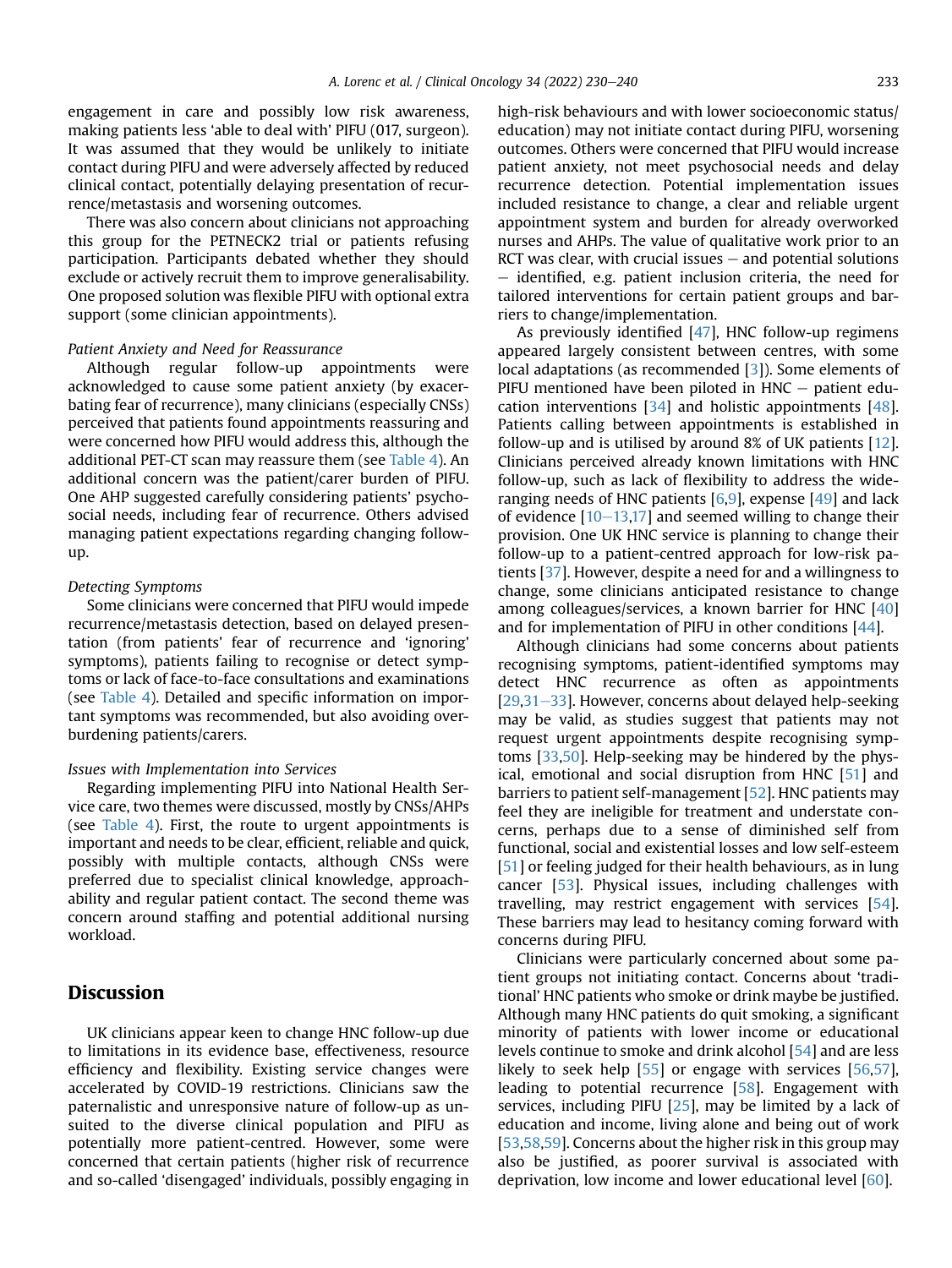<span id="page-5-0"></span>

| Table 1                       |  |  |
|-------------------------------|--|--|
| Quotes on the need for change |  |  |

| Limitations of current<br>follow-up                                    | It's prescriptive and certainly not evidence-based  it's a little bit archaic, and I think, for a long time,<br>many of my colleagues have felt that we could look at a more sensible way of following up patients,<br>and certainly more evidence-based. And I think this is very, very timely (001, surgeon)                                                                         |
|------------------------------------------------------------------------|----------------------------------------------------------------------------------------------------------------------------------------------------------------------------------------------------------------------------------------------------------------------------------------------------------------------------------------------------------------------------------------|
|                                                                        | It's [follow-up] very random and I still haven't managed to find anything that is concrete and<br>scientifically proven. But I think you go with the flow to say 4–6 weeks and guided by the factors that<br>I've just told you [patient education, risk of recurrence/metastasis, chance of treatment success] (056,<br>surgeon)                                                      |
|                                                                        | I think those of us with high [patient] volumes, which would be most of the people involved in the trial,<br>I imagine, would be more open [to change] because they recognise the challenges of clinics full of<br>patients (020, surgeon)                                                                                                                                             |
|                                                                        | Very often they'll come for an appointment because that's their designated time, but then a couple of<br>weeks later, 3 weeks later, you'll get a phone call and they'll say either they've noticed something new,<br>or they had it, but they didn't want to mention it because of other things, or they forgot, and this, that<br>and the other (006, speech and language therapist) |
| Elements of<br>patient-initiated<br>follow-up in existing<br>follow-up | [follow-up is] two monthly in the first year, three monthly in the second year follow on. I've actually<br>had to, sort of, push that out a little bit with some of the patients  if I think that they're better<br>prognosis (005, oncologist)                                                                                                                                        |
|                                                                        | [patient education sessions] to reflect and debrief and move forward with their lives after their<br>treatment, and that's been a full day of hospital site where there's been a lot of supportive interaction.<br>It's quite labour intensive to set up from our point of view but the outcomes of it have been very<br>positive (004, speech and language therapist)                 |
| COVID-19 accelerating<br>change                                        | We were looking at trying to do a telephone follow-up [and] full survivorship package  that's been<br>ongoing probably actually on and off for about 6 years, but it's really stepped up now actually, with<br>COVID (078, clinical nurse specialist)                                                                                                                                  |
| Resistance to change                                                   | There will be some people [clinicians], I think, that  the way they approach risk, or just their attitude,<br>they may just say, 'Well, no, I'm  not willing to engage in that [patient-initiated follow-up]' (017,<br>surgeon)                                                                                                                                                        |
|                                                                        | It's always a new challenge, the inertia of the machine that's steadily rolling forward. We all, often, are<br>trained in different parts of the country in the same model, and trying to introduce change in that front<br>in some units can be a challenge (020, surgeon)                                                                                                            |

#### <span id="page-5-1"></span>Table 2

Quotes on follow-up being inflexible, paternalistic and unresponsive to need

| Need for flexibility        | [we need follow-up on a] more intelligent basis rather than the, the blunt tool of everyone gets exactly<br>the same thing (020, surgeon)                                                                                                                                 |
|-----------------------------|---------------------------------------------------------------------------------------------------------------------------------------------------------------------------------------------------------------------------------------------------------------------------|
|                             | I think we're probably all in agreement that there is room for improvement in the way that we see the<br>patients on their follow-up protocol. It sounds like we've all got a very similar, traditional one-size-fits-<br>all approach to our follow-up (027, oncologist) |
| Responsive to need          | You can bounce people back a few months if they're well, and I think we feel comfortable with that to<br>some extent, but then get a little bit unsure of how much to keep bouncing them back (003, surgeon)                                                              |
| Patient-initiated follow-up | I think it's [patient-initiated follow-up] kind of giving them that ownership back because we've taken it                                                                                                                                                                 |
| being patient-centred       | for so many months doing the treatment that we need to just give it back again (043, clinical nurse<br>specialist)                                                                                                                                                        |
| Risk-stratification         | Patients who've been able to quit smoking or alcohol use, or semi reduce it significantly, might be at                                                                                                                                                                    |
|                             | low risk of recurrence, and perhaps those are patients who could be on a less stringent follow-up. So, I                                                                                                                                                                  |
|                             | don't know if you are going to stratify according to risk factors as well (062, surgeon)                                                                                                                                                                                  |
| PET-CT scan concerns        | If a PET is not sensitive to pick that [recurrence] up, and I don't think it is, then where do those patients                                                                                                                                                             |
|                             | sit, patients who, potentially, have field change, who have multiple malignancies that arise within field                                                                                                                                                                 |
|                             | change? Should they be excluded, or where would they fit in this pathway? (028, surgeon)                                                                                                                                                                                  |

PET-CT, positron emission tomography-computed tomography.

Clinicians, especially CNSs, worried that patients would miss the reassurance of regular follow-up, leading to anxiety. Fear of recurrence is prevalent in HNC [\[61\]](#page-10-18) and it concerns clinicians [\[7](#page-8-14)] and can influence follow-up preferences [\[16](#page-8-10)]. However, despite regular follow-up being reassuring [\[4](#page-8-3)], it inadequately addresses patients' holistic psychosocial needs  $[5-7]$  $[5-7]$  $[5-7]$  $[5-7]$  $[5-7]$ , including in HPV-related HNC despite lower risks [\[62\]](#page-10-19). PIFU may better address these needs [[19\]](#page-9-2) and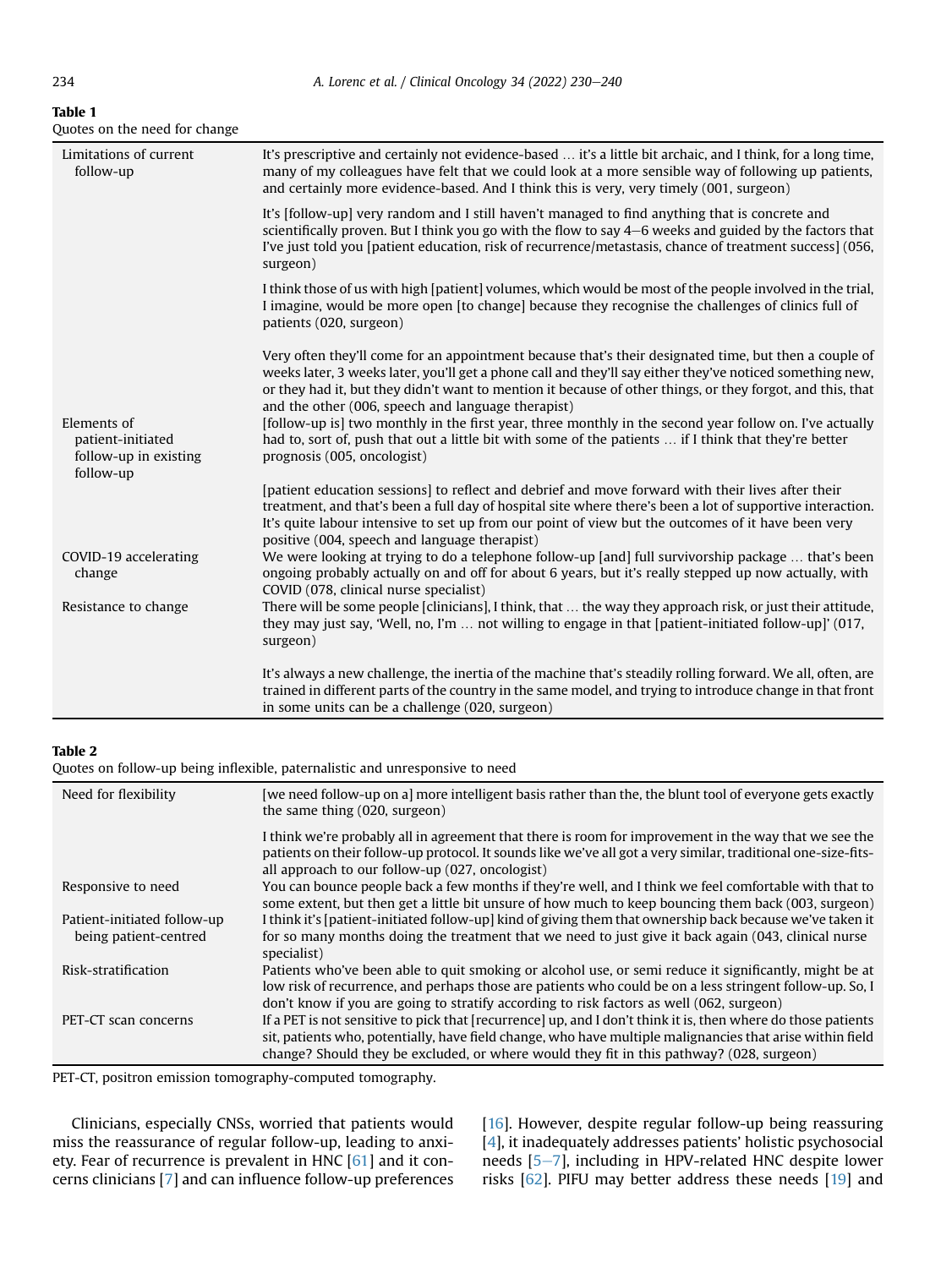<span id="page-6-0"></span>

| D<br>Π<br>ы<br>I |  |
|------------------|--|
|------------------|--|

Quotes on disengaged patients

| Disengagement in<br>certain groups | I keep banging on about, you know, our complex group of patients, because they are. But we do have one<br>end of the scale with the old fashioned, typical head and neck patient that prop the bar up and smoked<br>countless amounts of cigarettes, to the HPV typical patient that we're seeing now (064, clinical nurse<br>specialist)                                   |
|------------------------------------|-----------------------------------------------------------------------------------------------------------------------------------------------------------------------------------------------------------------------------------------------------------------------------------------------------------------------------------------------------------------------------|
|                                    | A lot of the head and neck cancer patients  the traditional smoker, drinkers, we struggle to get them to<br>come for follow-up. So, I think we've got to be careful about recruiting these patients (011, oncologist)                                                                                                                                                       |
|                                    | How well they're [patients] educated is an important factor. They are likely to pick up the cancer much<br>sooner if they notice any change compared to somebody who is poor socioeconomic [status] (056,<br>surgeon)                                                                                                                                                       |
|                                    | A small group of (lower socioeconomic status) patients  will say 'just do what you think is right'. They<br>don't want to know, you know? I would not trust them, not because I don't like them, it's just that I can't<br>trust them to make a sensible decision to come back if they have a concern (056, surgeon)                                                        |
| Inclusion in PETNECK2<br>trial     | We have some patients that don't come to any follow-ups. I think those patients, because of their<br>sociological backgrounds, they don't engage with health (023, speech and language therapist)<br>Somebody who struggles to attend an appointment or finds themselves in the pub very first thing in the<br>morning is not the candidate [for this trial] (056, surgeon) |
|                                    | The type of people who you get, who will engage with the trial, are the kind of people who are taking a bit<br>more responsibility for their own health and engaging in health. And so what you find from your trial<br>might be completely different to the clinical head and neck picture (008, speech and language therapist)                                            |
| HPV, human papillomavirus.         |                                                                                                                                                                                                                                                                                                                                                                             |

<span id="page-6-1"></span>

| <b>Table 4</b><br>Quotes on final themes    |                                                                                                                                                                                                                                                                                                                                                                                                                                                                                                                                                                     |
|---------------------------------------------|---------------------------------------------------------------------------------------------------------------------------------------------------------------------------------------------------------------------------------------------------------------------------------------------------------------------------------------------------------------------------------------------------------------------------------------------------------------------------------------------------------------------------------------------------------------------|
| Patient anxiety and<br>need for reassurance | You do always get that group of patients that want to come in and feel reassured just by it, it sounds<br>crazy but just by having the doctor's hands on their neck and things like that they basically feel<br>reassured (036, clinical nurse specialist)                                                                                                                                                                                                                                                                                                          |
|                                             | I think that most of our patients actually don't want that [telephone follow-up]. They want, they want<br>to be seen. They want to come in (078, clinical nurse specialist)                                                                                                                                                                                                                                                                                                                                                                                         |
|                                             | [Patient-initiated follow-up] is relying on a sense of responsibility and learnt experience of a patient,<br>which is empowering long term, but requires biopsychosocial interventions for patients because<br>actually just teaching a method of 'these are your risk factors. This is where you need to get in touch<br>with us' has the potential to raise people's anxieties without empowering them significantly enough<br>that they can manage this without a burden of responsibility, and for their carers as well (023, speech<br>and language therapist) |
| Detecting symptoms                          | [patients may not attend clinic] because they're holding back a problem or they're scared. And it's<br>really how those things get identified, because this potentially can be the way that people keep a<br>problem [hidden] that we would have seen by looking in the whites of their eyes (013, oncologist)                                                                                                                                                                                                                                                      |
| Issues with implementation<br>into services | I think the main concern was if it [patient-initiated follow-up] would add to the workload (021, clinical<br>nurse specialist)                                                                                                                                                                                                                                                                                                                                                                                                                                      |
|                                             | Speech and language services and clinical nurse specialist services are historically underfunded, and<br>dietetic services, so actually our ability to engage in this in a meaningful way and get backfill and all the<br>rest of it, that might be difficult on a practical level. But I think conceptually people would be into it, but<br>I think it is the practical facets that would be tough (023, speech and language therapist)                                                                                                                            |

give patients more control over their lives and health [\[63](#page-10-20)]. However, clinicians will need to manage patient expectations, as patients will probably expect extensive testing and intensive follow-up visits [\[64](#page-10-21)].

This study has highlighted the burden upon nurses/AHPs in HNC services  $-$  despite their importance for patient experience, leadership, quality of care, safety and productivity and efficiency [[65](#page-10-22)], and guideline recommendations for them to see all patients [\[66](#page-10-23)], this is often not achieved

(present at 23% of existing clinics [[12](#page-8-11)]) and they struggle to meet rehabilitation and survivorship needs. There is a shortage of cancer CNSs and dedicated HNC AHPs [[67\]](#page-10-24) and their confidence in some areas may be low [[5\]](#page-8-12). Nurse/AHP workload burden from PIFU is therefore a concern, especially in HNC, where care is particularly demanding and time consuming [\[68\]](#page-10-25). Although workload and capacity issues are known barriers in implementing PIFU [[44\]](#page-10-1), costeffectiveness studies are needed to evaluate the cost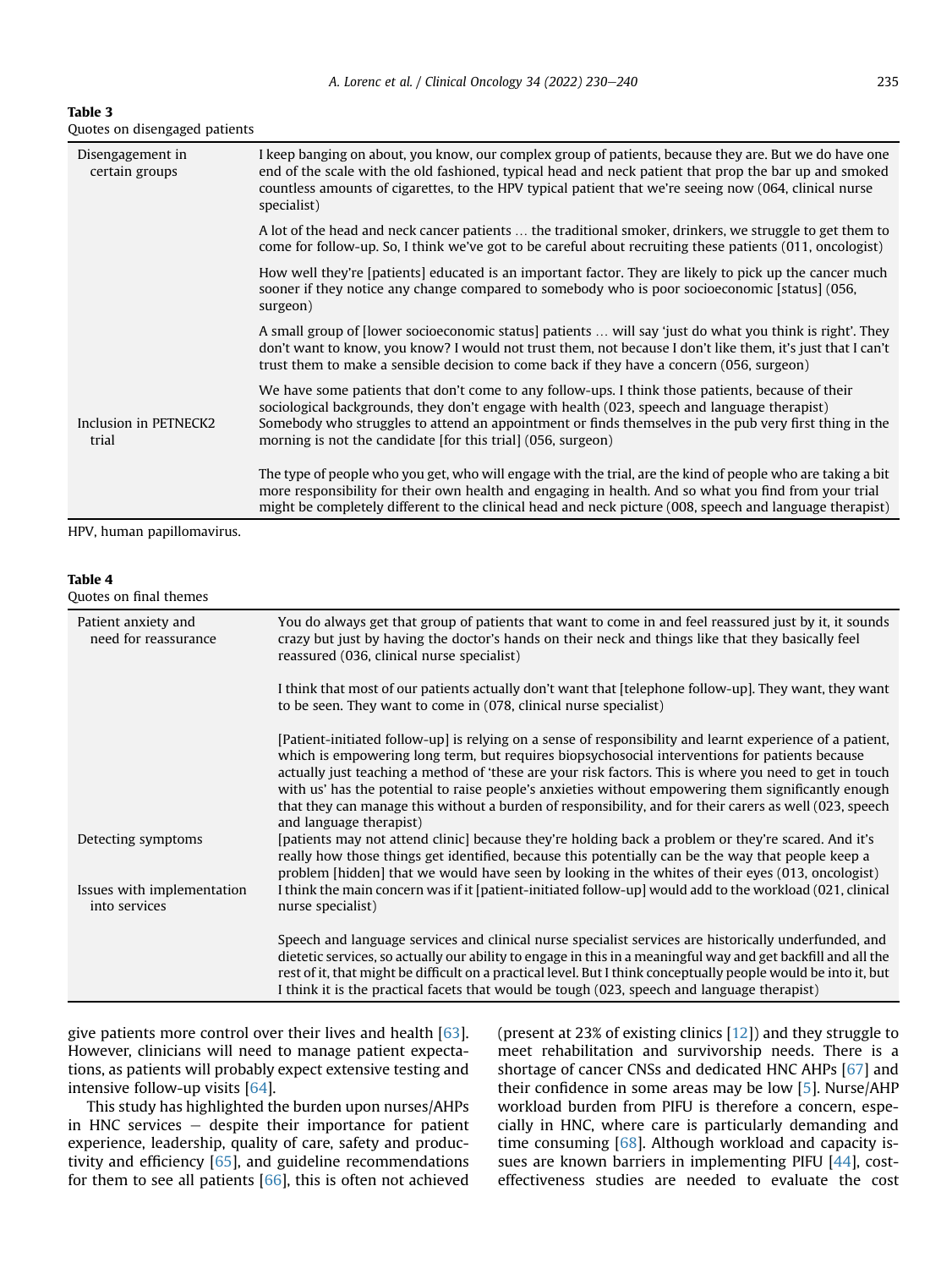implications [\[18](#page-9-1)]. Undertaking this qualitative work enabled anticipation of potential concerns to be addressed during trial set-up. Consequently, PIFU for the PETNECK2 RCT will be carefully designed and implemented via workshops with clinicians and patients.

#### Implications

This study highlights the need for and the willingness of the HNC community to consider alternative follow-up protocols [\[12](#page-8-11)] and justification for the PETNECK2 study. Our results highlight that clinicians feel that HNC patients have unmet psychosocial needs during follow-up.

The PIFU intervention will be carefully designed to address concerns, including ensuring patients feel confident to contact clinics, promoting and facilitating selfmanagement, providing information and education on 'red flag' symptoms, providing clear robust referral routes and reassuring patients that their concerns are legitimate [\[12](#page-8-11),[25](#page-9-8)[,33](#page-9-21)[,50,](#page-10-7)[52\]](#page-10-9). The intervention development process purposively includes patients from less engaged groups and uses tailored strategies for communication issues. However, it is likely that some patients/groups of patients will be unwilling to participate in the trial or not engage during PIFU, data which will be collected as part of the PETNECK2 trial.

Acknowledging the psychosocial impact of HNC and fear of recurrence is important [[51\]](#page-10-8). PIFU will use strategies to avoid aggravating patients' psychosocial issues and promote psychological well-being and coping skills [[7,](#page-8-14)[69](#page-11-0)]. It is hoped that PIFU will beneficially impact mental wellbeing by improving self-management and addressing holistic needs. In addition, the PIFU information and support resource will contain specific information and advice on mental wellbeing, and patients with substantial psychological issues will be referred to mental health services as per usual practice. Participating clinicians will be asked to introduce the possibility of PIFU at an early stage to avoid expectations of regular medical appointments, as patient expectations are important in the patient experience [[64](#page-10-21)].

Clinicians clearly have reservations about the effectiveness of PIFU, at least for some patient groups. The PET-NECK2 trial will engage early with trial sites and clinicians to emphasise the trial rationale and help build confidence that PIFU will not be inferior to current standard follow-up regimens [[39](#page-9-19)]. Local managers and teams will be engaged with, before and during trial set-up, through team and individual meetings to discuss any concerns, barriers and issues, and pre-recorded videos and a guide to implementation. It is also important to consider contextual issues at departmental levels, such as empowered leadership and team members, trust in colleagues and patients, and capacity to make changes, that are likely to impact the progress of implementation [[44](#page-10-1)].

Within the trial, training and support for nurses and AHPs will be provided, including a discussion of potential workload concerns. The potential benefits of PIFU for patient care and clinical practice, and the similarity with many aspects of current nurse/AHP practice, will be emphasised. These include patient empowerment, PET-CT to transform patient care through identification of potential recurrence and potentially (in the longer-term) reduced clinic numbers.

The planned Quintet Recruitment Intervention [[70](#page-11-1)] will collect thorough site-specific data on the recruitment process and any barriers, including selective recruitment by clinicians. Clinicians/recruiters will be encouraged to discuss concerns about the patient's ability to undertake PIFU with the patient (and any family members) prior to any decisions about trial inclusion, but will exclude patients who are not suitable for PIFU.

#### Strengths and Limitations

We achieved a diverse sample in terms of clinical role and location (representing most areas of England, as well as Scotland and Wales), aided by conducting focus groups online. Some of the surgeons had already had discussions with colleagues about PETNECK2 and its rationale as part of the grant-writing process  $-$  other clinicians may be less supportive and have more concerns. Many were colleagues of PETNECK2 chief investigators, as the HNC profession is a relatively small community, which may have influenced their responses.

#### Conclusion

HNC clinicians support the development and evaluation of PIFU as an alternative to inflexible and possibly ineffective current follow-up. However, barriers to help-seeking may be an issue, particularly for those already disengaged from care. PIFU will need to emphasise patient engagement and reassurance, psychosocial issues, education on symptom reporting and reliable quick routes back to clinic. Concerns about patient fear of recurrence and anxiety may be outweighed by improved fear normalisation, selfmanagement and holistic treatment. Early, meaningful and ongoing staff engagement around the trial rationale and recruitment process is essential to discourage selective recruitment and address risk-averse behaviour and potential workload burden.

#### Conflicts of interest

The authors declare no conflicts of interest.

#### Funding

This work was supported by the National Institute for Health Research (NIHR) under its Programme Grants for Applied Research Programme (NIHR200861). The views expressed are those of the author(s) and not necessarily those of the NIHR or the Department of Health and Social Care.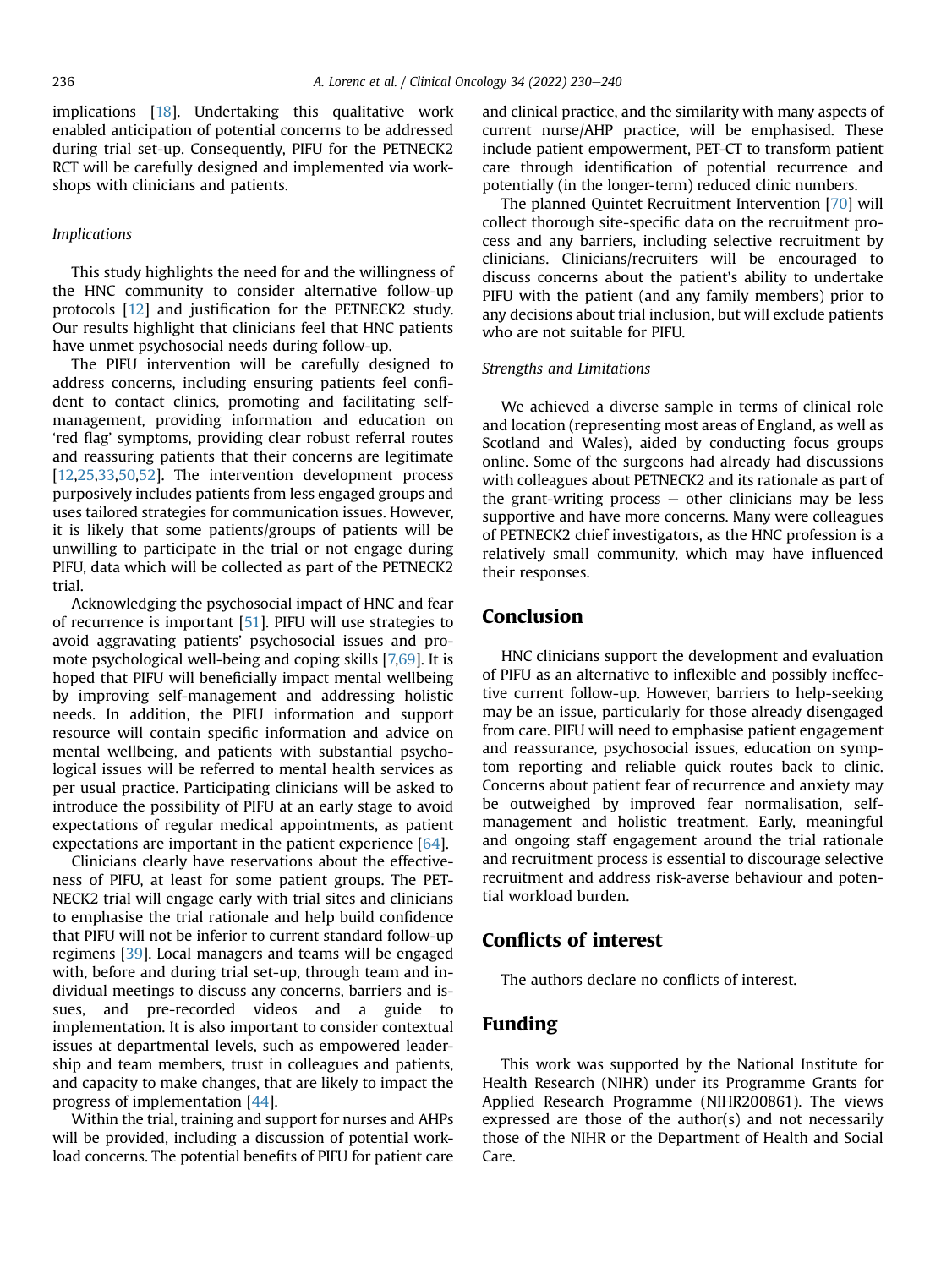#### Acknowledgements

The authors are very grateful to all the participants in the study, to Denis Secher, Pat Rhodes and the PETNECK2 Patient Advisory Group, and to those who helped facilitate recruitment, including staff at BAHNO and Ian Salmon and others at BAHNON. MW is supported by Imperial Biomedical Research Centre.

#### Members of the PETNECK2 Research Team

A. Karwath (Institute of Cancer and Genomic Sciences, University of Birmingham; [A.Karwath@bham.ac.uk](mailto:A.Karwath@bham.ac.uk)); B. Main (University Hospitals Bristol and Weston NHS Trust; [B.](mailto:B.G.Main@bristol.ac.uk) [G.Main@bristol.ac.uk](mailto:B.G.Main@bristol.ac.uk)); C. Gaunt (Cancer Clinical Trials Unit, University of Birmingham; [C.H.Gaunt@bham.ac.uk\)](mailto:C.H.Gaunt@bham.ac.uk); C. Greaves (School of Sport, Exercise and Rehabilitation Sciences, University of Birmingham; [C.J.Greaves@bham.ac.uk\)](mailto:C.J.Greaves@bham.ac.uk); D. Moore (Institute of Applied Health Research, University of Birmingham; [D.J.MOORE@bham.ac.uk\)](mailto:D.J.MOORE@bham.ac.uk); E. Watson (Oxford School of Nursing and Midwifery, Oxford Brookes University; [ewatson@brookes.ac.uk](mailto:ewatson@brookes.ac.uk)); G. Gkoutos (Institute of Cancer and Genomic Sciences, University of Birmingham; [G.Gkoutos@bham.ac.uk\)](mailto:G.Gkoutos@bham.ac.uk); G. Ozakinci (Health Psychology Research Group, University of Stirling; [Go7@stir.ac.uk\)](mailto:Go7@stir.ac.uk); J. Wolstenholme (Nuffield Department of Population Health, University of Oxford; [jane.wolstenholme@dph.ox.ac.uk](mailto:jane.wolstenholme@dph.ox.ac.uk)); J. Dretzke (Institute of Applied Health Research, University of Birmingham; [J.Dretzke@bham.ac.uk\)](mailto:J.Dretzke@bham.ac.uk); J. Brett (Department of Midwifery, Community and Public Health, Oxford Brookes University; [jbrett@brookes.ac.uk](mailto:jbrett@brookes.ac.uk)); J. Duda (School of Sport, Exercise and Rehabilitation Sciences, University of Birmingham; [J.L.DUDA@bham.ac.uk](mailto:J.L.DUDA@bham.ac.uk)); L. Matheson (Oxford Institute of Nursing, Midwifery and Allied Health Research, Oxford Brookes University; [l.matheson@brookes.ac.uk](mailto:l.matheson@brookes.ac.uk)); L.- R. Cherrill (Cancer Clinical Trials Unit, University of Birmingham; [l.cherrill@bham.ac.uk\)](mailto:l.cherrill@bham.ac.uk); M. Calvert (Institute of Applied Health Research, University of Birmingham; [M.](mailto:M.Calvert@bham.ac.uk) [Calvert@bham.ac.uk](mailto:M.Calvert@bham.ac.uk)); P. Kiely (University Hospitals Bristol and Weston NHS Foundation Trust; [Philip.Kiely@UHBristol.](mailto:Philip.Kiely@UHBristol.nhs.uk) [nhs.uk\)](mailto:Philip.Kiely@UHBristol.nhs.uk); P. Gaunt (Cancer Clinical Trials Unit, University of Birmingham; [P.Gaunt@bham.ac.uk\)](mailto:P.Gaunt@bham.ac.uk); S. Chernbumroong (Institute of Cancer and Genomic Sciences, University of Birmingham; [S.Chernbumroong@bham.ac.uk\)](mailto:S.Chernbumroong@bham.ac.uk); S. Mittal (Institute of Head and Neck Studies and Education, Institute of Cancer and Genomic Sciences, University of Birmingham; [s.mittal.2@bham.ac.uk](mailto:s.mittal.2@bham.ac.uk)); S. Thomas (Bristol Dental School, University of Bristol; [Steve.Thomas@bristol.ac.uk](mailto:Steve.Thomas@bristol.ac.uk)); S. Winter (Nuffield Department of Surgical Sciences, University of Oxford; [Stuart.Winter@ouh.nhs.uk\)](mailto:Stuart.Winter@ouh.nhs.uk); W. Wong (East and North Hertfordshire NHS Trust, Mount Vernon Cancer Centre; [wailup.wong@nhs.net](mailto:wailup.wong@nhs.net)).

#### References

- <span id="page-8-0"></span>[1] Cancer Research UK. Head and neck cancers statistics. Available at: [https://www.cancerresearchuk.org/health-professional/cancer](https://www.cancerresearchuk.org/health-professional/cancer-statistics/statistics-by-cancer-type/head-and-neck-cancers#heading-Zero)[statistics/statistics-by-cancer-type/head-and-neck](https://www.cancerresearchuk.org/health-professional/cancer-statistics/statistics-by-cancer-type/head-and-neck-cancers#heading-Zero)[cancers#heading-Zero.](https://www.cancerresearchuk.org/health-professional/cancer-statistics/statistics-by-cancer-type/head-and-neck-cancers#heading-Zero) [Accessed 20 April 2021].
- <span id="page-8-1"></span>[2] Louie KS, Mehanna H, Sasieni P. Trends in head and neck cancers in England from 1995 to 2011 and projections up to

2025. Oral Oncol 2015;51(4):341-348. [https://doi.org/10.1016/](https://doi.org/10.1016/j.oraloncology.2015.01.002) [j.oraloncology.2015.01.002.](https://doi.org/10.1016/j.oraloncology.2015.01.002)

- <span id="page-8-2"></span>[3] Simo R, Homer J, Clarke P, Mackenzie K, Paleri V, Pracy P, et al. Follow-up after treatment for head and neck cancer: United Kingdom National Multidisciplinary Guidelines. J Laryngol Otol 2016;130(S2):S208-S211. [https://doi.org/10.1017/](https://doi.org/10.1017/S0022215116000645) [S0022215116000645](https://doi.org/10.1017/S0022215116000645).
- <span id="page-8-3"></span>[4] Lewis RA, Neal RD, Hendry M, France B, Williams NH, Russell D, et al. Patients' and healthcare professionals' views of cancer follow-up: systematic review. Br J Gen Pract 2009; 59(564):e248-e259. [https://doi.org/10.3399/bjgp09X45](https://doi.org/10.3399/bjgp09X45<?show [?tjl=20mm]&tjlpc;[?tjl]?>3576) [3576.](https://doi.org/10.3399/bjgp09X45<?show [?tjl=20mm]&tjlpc;[?tjl]?>3576)
- <span id="page-8-12"></span>[5] Wells M, Semple CJ, Lane C. A national survey of healthcare professionals' views on models of follow-up, holistic needs assessment and survivorship care for patients with head and neck cancer. Eur J Cancer Care 2015;24(6):873-883. [https://](https://doi.org/10.1111/ecc.12285) [doi.org/10.1111/ecc.12285.](https://doi.org/10.1111/ecc.12285)
- <span id="page-8-4"></span>[6] Simcock R, Simo R. Follow-up and survivorship in head and neck cancer. Clin Oncol 2016;28(7):451-458. [https://doi.org/](https://doi.org/10.1016/j.clon.2016.03.004) [10.1016/j.clon.2016.03.004](https://doi.org/10.1016/j.clon.2016.03.004).
- <span id="page-8-14"></span>[7] Breen LJ, O'Connor M, Calder S, Tai V, Cartwright J, Beilby JM. The health professionals' perspectives of support needs of adult head and neck cancer survivors and their families: a Delphi study. Support Care Cancer 2017;25(8):2413-2420. <https://doi.org/10.1007/s00520-017-3647-2>.
- <span id="page-8-5"></span>[8] Coffey L, Dunne S, Sharp L, Timmons A, Desmond D, O'Sullivan E, et al. A qualitative study of health professionals' perspectives on the supportive care needs of head and neck cancer survivors. MASCC/ISOO Annual Meeting on Supportive Care in Cancer; 2015. p. 24–32, [https://mascc2015.kenes.com/](https://mascc2015.kenes.com/Documents/10.1007_s00520-015-2712-y.pdf) [Documents/10.1007\\_s00520-015-2712-y.pdf.](https://mascc2015.kenes.com/Documents/10.1007_s00520-015-2712-y.pdf)
- <span id="page-8-6"></span>[9] Rocke J, McLaren O, Hardman J, Garas G, Smith ME, Ishii H, et al. The role of allied healthcare professionals in head and neck cancer surveillance: a systematic review. Clin Otolaryngol 2020;45(1):83e98. [https://doi.org/10.1111/coa.13471.](https://doi.org/10.1111/coa.13471)
- <span id="page-8-7"></span>[10] Hall SF, Owen T, Griffiths RJ, Brennan K, Does the frequency of routine follow-up after curative treatment for head-and-neck cancer affect survival? Curr Oncol  $2019;26(5):295-306$ . <https://doi.org/10.3747/co.26.4949>.
- [11] Pagh A, Grau C, Overgaard J. Failure pattern and salvage treatment after radical treatment of head and neck cancer. Acta Oncol 2016;55(5):625-632. [https://doi.org/10.3109/](https://doi.org/10.3109/0284186x.2015.1117136) [0284186x.2015.1117136.](https://doi.org/10.3109/0284186x.2015.1117136)
- <span id="page-8-11"></span>[12] INTEGRATE (UK ENT Trainee Research Network)Ellis M, Garas G, Hardman J, Khan M, Mehanna H, et al. Post-treatment head and neck cancer care: national audit and analysis of current practice in the United Kingdom. Clin Otolaryngol 2021;46(1):284-294. [https://doi.org/10.1111/coa.13616.](https://doi.org/10.1111/coa.13616)
- <span id="page-8-13"></span>[13] Szturz P, Van Laer C, Simon C, Van Gestel D, Bourhis J, Vermorken JB. Follow-up of head and neck cancer survivors: tipping the balance of intensity. Front Oncol 2020;10:688. <https://doi.org/10.3389/fonc.2020.00688>.
- <span id="page-8-8"></span>[14] Morton RP, Hay KD, Macann A. On completion of curative treatment of head and neck cancer: why follow up? Curr Opin Otolaryngol Head Neck Surg 2004;12(2):142-146. [https://doi.](https://doi.org/10.1097/00020840-200404000-00015) [org/10.1097/00020840-200404000-00015](https://doi.org/10.1097/00020840-200404000-00015).
- <span id="page-8-9"></span>[15] Trinidade A, Kothari P, Andreou Z, Hewitt RJ, O'Flynn P. Follow-up in head and neck cancer: patients' perspective. Int J Health Care Qual Assur 2012;25(2):145-149. [https://doi.org/](https://doi.org/10.1108/09526861211198308) [10.1108/09526861211198308.](https://doi.org/10.1108/09526861211198308)
- <span id="page-8-10"></span>[16] Mueller SA, Riggauer J, Elicin O, Blaser D, Trelle S, Giger R. Patients' preferences concerning follow-up after curative head and neck cancer treatment: a cross-sectional pilot study. Head Neck 2019;41(7):2174-2181. [https://doi.org/10.1002/](https://doi.org/10.1002/hed.25686) [hed.25686](https://doi.org/10.1002/hed.25686).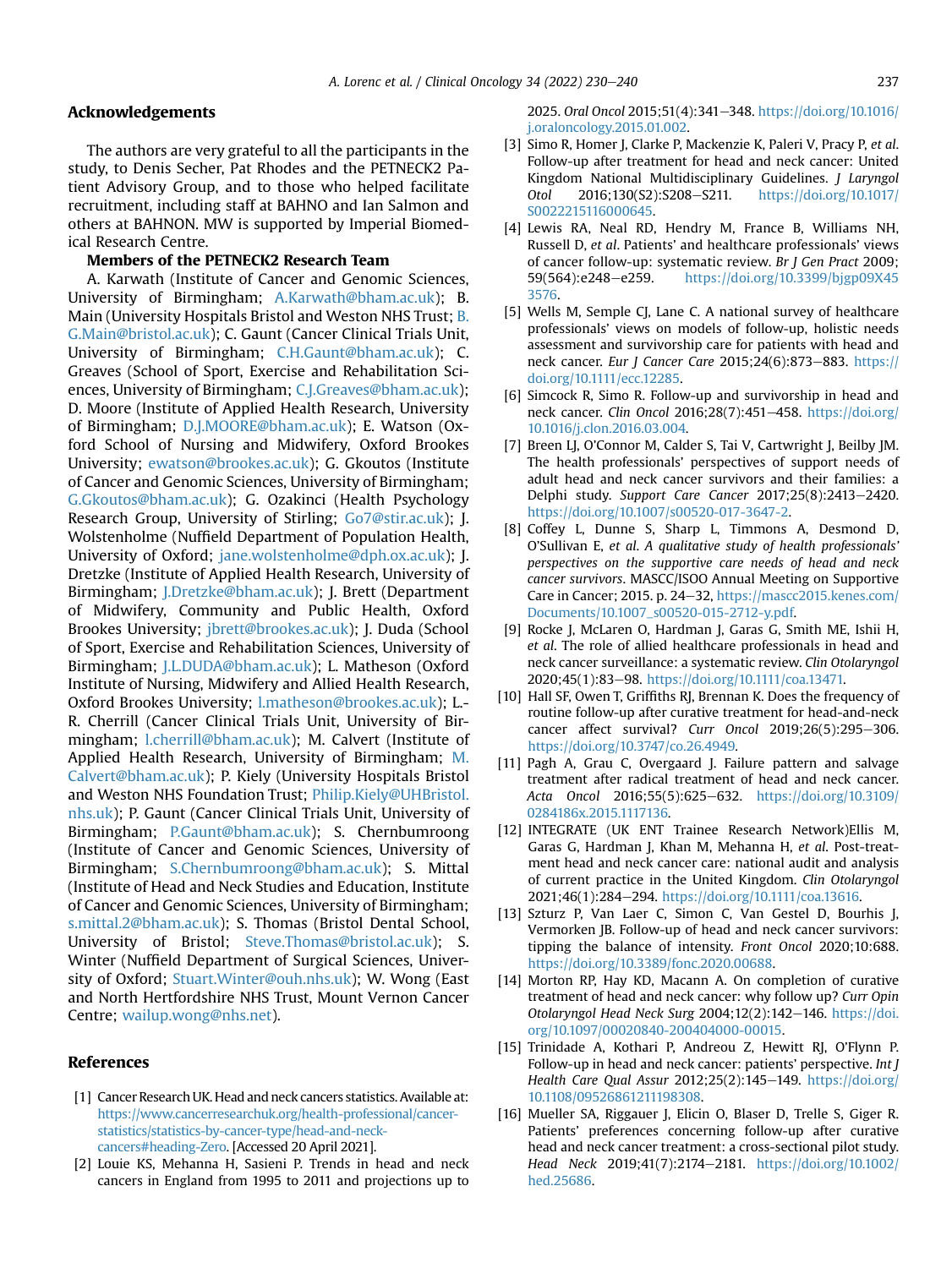- <span id="page-9-0"></span>[17] Brands MT, Brennan PA, Verbeek ALM, Merkx MAW, Geurts SME. Follow-up after curative treatment for oral squamous cell carcinoma. A critical appraisal of the guidelines and a review of the literature. Eur J Surg Oncol 2018;44(5): 559-565. <https://doi.org/10.1016/j.ejso.2018.01.004>.
- <span id="page-9-1"></span>[18] Whear R, Thompson-Coon J, Rogers M, Abbott RA, Anderson L, Ukoumunne O, et al. Patient-initiated appointment systems for adults with chronic conditions in secondary care. Cochrane Database Syst Rev 2020;4(4):CD010763. [https://doi.org/10.](https://doi.org/10.1002/14651858.CD010763.pub2) [1002/14651858.CD010763.pub2.](https://doi.org/10.1002/14651858.CD010763.pub2)
- <span id="page-9-2"></span>[19] Frankland J, Brodie H, Cooke D, Foster C, Foster R, Gage H, et al. Follow-up care after treatment for prostate cancer: evaluation of a supported self-management and remote surveillance programme. BMC Cancer 2019;19(1):368. [https://](https://doi.org/10.1186/s12885-019-5561-0) [doi.org/10.1186/s12885-019-5561-0](https://doi.org/10.1186/s12885-019-5561-0).
- <span id="page-9-3"></span>[20] Batehup L, Porter K, Gage H, Williams P, Simmonds P, Lowson E, et al. Follow-up after curative treatment for colorectal cancer: longitudinal evaluation of patient initiated follow-up in the first 12 months. Support Care Cancer 2017; 25(7):2063-2073. [https://doi.org/10.1007/s00520-017-3595-x.](https://doi.org/10.1007/s00520-017-<?thyc=10?>3595-x<?thyc?>)
- <span id="page-9-4"></span>[21] Sheppard C, Higgins B, Wise M, Yiangou C, Dubois D, Kilburn S. Breast cancer follow up: a randomised controlled trial comparing point of need access versus routine 6 monthly clinical review. Eur J Oncol Nurs  $2009;13(1):2-8$ . <https://doi.org/10.1016/j.ejon.2008.11.005>.
- <span id="page-9-5"></span>[22] Howell D, Hack TF, Oliver TK, Chulak T, Mayo S, Aubin M, et al. Models of care for post-treatment follow-up of adult cancer survivors: a systematic review and quality appraisal of the evidence. J Cancer Surviv 2012; $6(4)$ :359-371. [https://doi.org/](https://doi.org/10.1007/s11764-012-<?thyc=10?>0232-z<?thyc?>) [10.1007/s11764-012-0232-z](https://doi.org/10.1007/s11764-012-<?thyc=10?>0232-z<?thyc?>).
- <span id="page-9-6"></span>[23] Chadha K, Patrick T, Trowbridge S, Conway A, Waheed S. Open access follow up for breast cancer patients at East Surrey hospital: The way forward for breast cancer care. 34th Congress of the European Society of Surgical Oncology in Partnership with BASO 2014. [https://ssu.ac.ir/cms/](https://ssu.ac.ir/cms/fileadmin/user_upload/Moavenatha/MBehdashti/Pishgiri_Bimariha/Breast_Cancer/Chadha_2014_European-Journal-of-Surgical-Oncology-EJSO-.pdf)fileadmin/ [user\\_upload/Moavenatha/MBehdashti/Pishgiri\\_Bimariha/](https://ssu.ac.ir/cms/fileadmin/user_upload/Moavenatha/MBehdashti/Pishgiri_Bimariha/Breast_Cancer/Chadha_2014_European-Journal-of-Surgical-Oncology-EJSO-.pdf) [Breast\\_Cancer/Chadha\\_2014\\_European-Journal-of-Surgical-](https://ssu.ac.ir/cms/fileadmin/user_upload/Moavenatha/MBehdashti/Pishgiri_Bimariha/Breast_Cancer/Chadha_2014_European-Journal-of-Surgical-Oncology-EJSO-.pdf)[Oncology-EJSO-.pdf](https://ssu.ac.ir/cms/fileadmin/user_upload/Moavenatha/MBehdashti/Pishgiri_Bimariha/Breast_Cancer/Chadha_2014_European-Journal-of-Surgical-Oncology-EJSO-.pdf)
- <span id="page-9-7"></span>[24] Kirshbaum MN, Dent J, Stephenson J, Topping AE, Allinson V, McCoy M, et al. Open access follow-up care for early breast cancer: a randomised controlled quality of life analysis. Eur J Cancer Care 2017;26(4):e12577. [https://doi.org/10.1111/ecc.](https://doi.org/10.1111/ecc.12577) [12577.](https://doi.org/10.1111/ecc.12577)
- <span id="page-9-8"></span>[25] Beaver K, Martin-Hirsch P, Williamson S, Kyrgiou M. Exploring the acceptability and feasibility of patient-initiated follow-up for women treated for stage I endometrial cancer. Eur J Oncol Nurs 2020;44:101704. [https://doi.org/10.1016/j.](https://doi.org/10.1016/j.ejon.2019.101704) [ejon.2019.101704.](https://doi.org/10.1016/j.ejon.2019.101704)
- <span id="page-9-9"></span>[26] Chapman D, Cox E, Britton PD, Wishart GC. Patient-led breast cancer follow up. Breast 2009;18(2):100-102. [https://doi.org/](https://doi.org/10.1016/j.breast.2009.01.006) [10.1016/j.breast.2009.01.006.](https://doi.org/10.1016/j.breast.2009.01.006)
- <span id="page-9-10"></span>[27] Schwartz DL, Barker Jr J, Chansky K, Yueh B, Raminfar L, Drago P, et al. Postradiotherapy surveillance practice for head and neck squamous cell carcinoma-too much for too little? Head Neck 2003;25(12):990-999. [https://doi.org/10.1002/](https://doi.org/10.1002/hed.10314) [hed.10314.](https://doi.org/10.1002/hed.10314)
- [28] Kissun D, Magennis P, Lowe D, Brown JS, Vaughan ED, Rogers SN. Timing and presentation of recurrent oral and oropharyngeal squamous cell carcinoma and awareness in the outpatient clinic. Br J Oral Maxillofac Surg 2006;44(5): 371-376. <https://doi.org/10.1016/j.bjoms.2005.08.010>.
- <span id="page-9-12"></span>[29] Flynn CJ, Khaouam N, Gardner S, Higgins K, Enepekides D, Balogh J, et al. The value of periodic follow-up in the detection of recurrences after radical treatment in locally advanced

head and neck cancer. Clin Oncol  $2010;22(10):868-873$ . <https://doi.org/10.1016/j.clon.2010.05.016>.

- <span id="page-9-11"></span>[30] de Visscher AV, Manni JJ. Routine long-term follow-up in patients treated with curative intent for squamous cell carcinoma of the larynx, pharynx, and oral cavity. Does it make sense? Arch Otolaryngol Head Neck Surg 1994;120(9): 934–939. [https://doi.org/10.1001/archotol.1994.](https://doi.org/10.1001/archotol.1994.01880330022005) [01880330022005](https://doi.org/10.1001/archotol.1994.01880330022005).
- <span id="page-9-13"></span>[31] Stimpson P, Batt M, Vallance N. Head and neck cancer recurrence: a prospective analysis of 401 follow-up visits to an Australian cancer centre. Clin Otolaryngol 2014;39(5): 292-296. <https://doi.org/10.1111/coa.12270>.
- [32] Ilmarinen T, Keski-Santti H, Markkanen-Leppanen M, Haapaniemi A, Tapiovaara L, Atula T, et al. De-escalation of post-treatment surveillance in oropharyngeal cancer. Head Neck 2019;41(5):1457-1462. [https://doi.org/10.1002/hed.](https://doi.org/10.1002/hed.25593) [25593.](https://doi.org/10.1002/hed.25593)
- <span id="page-9-21"></span>[33] Brandstorp-Boesen J, Zätterström U, Evensen JF, Boysen M. Value of patient-reported symptoms in the follow up of patients potentially cured of laryngeal carcinoma. J Laryngol Otol 2019;133(6):508–514. [https://doi.org/10.1017/](https://doi.org/10.1017/S0022215119000677) [S0022215119000677.](https://doi.org/10.1017/S0022215119000677)
- <span id="page-9-14"></span>[34] De Zoysa N, Lee A, Joshi A, Guerrero-Urbano T, Lei M, McGurk M, et al. Developing a follow-up surveillance protocol in head and neck oncological surgery: enhanced 'traffic light' surveillance - a prospective feasibility study. Clin Otolaryngol 2017;42(2):446-450. <https://doi.org/10.1111/coa.12613>.
- <span id="page-9-15"></span>[35] Denaro N, Merlano MC, Russi EG. Follow-up in head and neck cancer: do more does it mean do better? A systematic review and our proposal based on our experience. Clin Exp Otorhinolaryngol 2016;9(4):287-297. [https://doi.org/10.21053/](https://doi.org/10.21053/ceo.2015.00976) [ceo.2015.00976](https://doi.org/10.21053/ceo.2015.00976).
- <span id="page-9-16"></span>[36] Brands M, Verbeek A, Geurts S, Merkx T. Follow-up after oral cancer treatment-transition to a personalized approach. *J* Oral Pathol Med 2020;50(5):429-434. [https://doi.org/10.](https://doi.org/10.1111/jop.13147) [1111/jop.13147.](https://doi.org/10.1111/jop.13147)
- <span id="page-9-17"></span>[37] De Felice F, Lei M, Oakley R, Lyons A, Fry A, Jeannon J-P, et al. Risk stratified follow up for head and neck cancer patients  $$ an evidence based proposal. Oral Oncol 2021;119:105365. [https://doi.org/10.1016/j.oraloncology.2021.105365.](https://doi.org/10.1016/j.oraloncology.2021.105365)
- <span id="page-9-18"></span>[38] Coffey L, Dunne S, Sharp L, Timmons A, Desmond D, O'Sullivan E, et al. Developing a self-management intervention for head and neck cancer survivors: a qualitative study of health professionals' views and preferences. MASCC/ISOO Annual Meeting on Supportive Care in Cancer; 2015. p. 24-43, [https://mascc2015.kenes.com/Documents/10.1007\\_s00520-](https://mascc2015.kenes.com/Documents/10.1007_s00520-015-2712-y.pdf) [015-2712-y.pdf](https://mascc2015.kenes.com/Documents/10.1007_s00520-015-2712-y.pdf).
- <span id="page-9-19"></span>[39] Frew G, Smith A, Zutshi B, Young N, Aggarwal A, Jones P, et al. Results of a quantitative survey to explore both perceptions of the purposes of follow-up and preferences for methods of follow-up delivery among service users, primary care practitioners and specialist clinicians after cancer treatment. Clin Oncol 2010;22(10):874-884. [https://doi.org/10.1016/j.clon.](https://doi.org/10.1016/j.clon.2010.06.008) [2010.06.008](https://doi.org/10.1016/j.clon.2010.06.008).
- <span id="page-9-20"></span>[40] Urquhart C, Hassanali HA, Kanatas AN, Mitchell DA, Ong TK. The role of the specialist nurse in the review of patients with head and neck cancer: is it time for a rethink of the review process? Eur J Oncol Nurs 2011;15(2):185. [https://doi.org/10.](https://doi.org/10.1016/j.ejon.2010.11.001) [1016/j.ejon.2010.11.001.](https://doi.org/10.1016/j.ejon.2010.11.001)
- [41] Ong H, Spellman J, Kanatas A. Skills and competences needed by nurses to allow them to deliver a safe nurse-led oral and maxillofacial oncology clinic: the Leeds experience. Br J Oral Maxillofac Surg 2020;58(9):e3-e5. [https://doi.org/10.1016/j.](https://doi.org/10.1016/j.bjoms.2020.06.020) [bjoms.2020.06.020](https://doi.org/10.1016/j.bjoms.2020.06.020).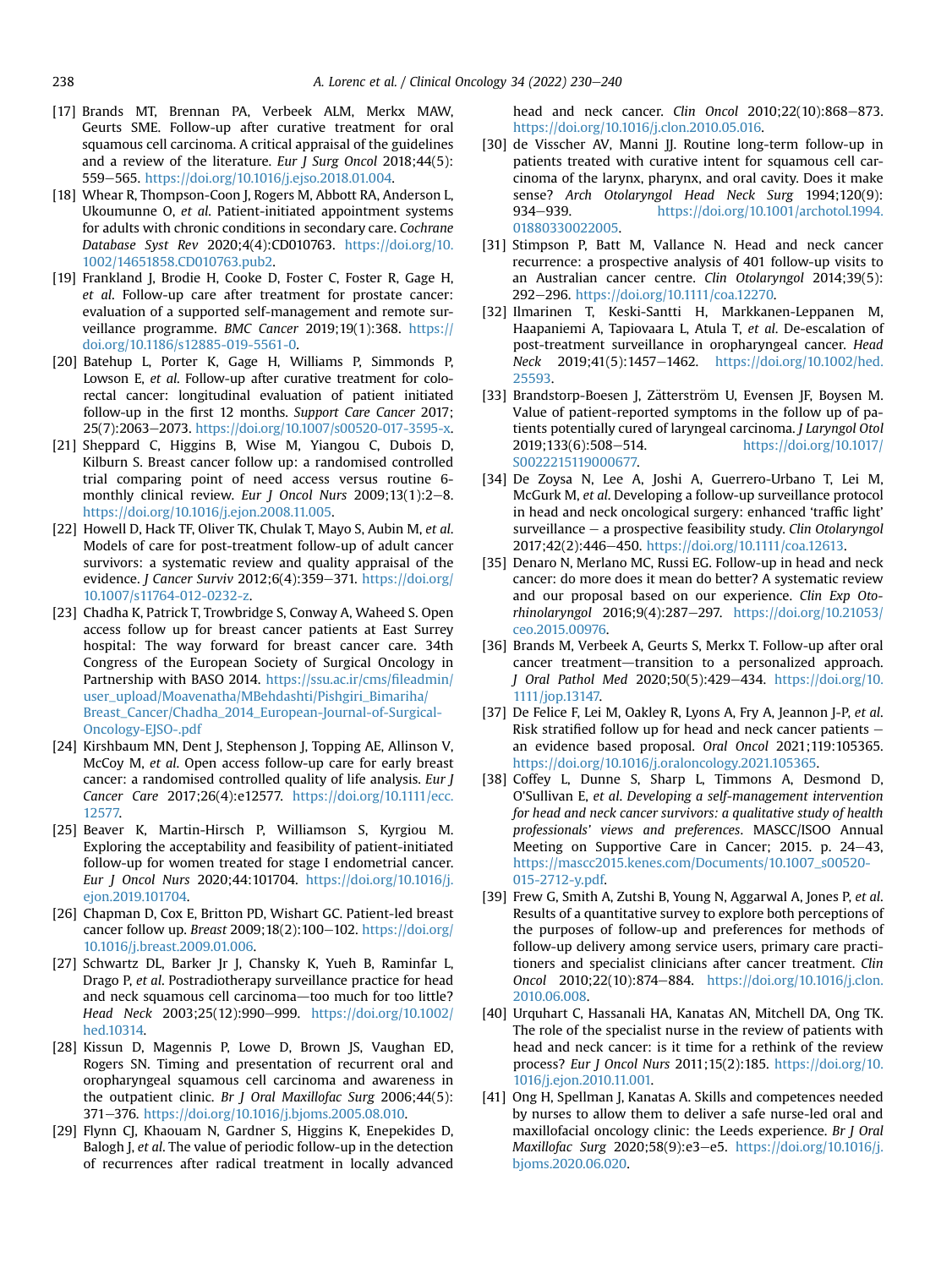- [42] Kvzas P. Nurse-led oral and maxillofacial oncology clinics: a review. Br J Oral Maxillofac Surg  $2021;59(2):151-155$ . [https://](https://doi.org/10.1016/j.bjoms.2020.08.089) [doi.org/10.1016/j.bjoms.2020.08.089.](https://doi.org/10.1016/j.bjoms.2020.08.089)
- <span id="page-10-0"></span>[43] Mehanna H, McConkey CC, Rahman JK, Wong WL, Smith AF, Nutting C, et al. PET-NECK: a multicentre randomised phase III non-inferiority trial comparing a positron emission tomography-computerised tomography-guided watch-andwait policy with planned neck dissection in the management of locally advanced (N2/N3) nodal metastases in patients with squamous cell head and neck cancer. Health Technol Assess 2017;21(17):1-122. [https://doi.org/10.3310/](https://doi.org/10.3310/hta21170) [hta21170.](https://doi.org/10.3310/hta21170)
- <span id="page-10-1"></span>[44] [Kieft E, Day J, Byng R, McArdle P, Goodwin VA. Bridging the](http://refhub.elsevier.com/S0936-6555(21)00429-5/sref44) [second gap in translation: a case study of barriers and facil](http://refhub.elsevier.com/S0936-6555(21)00429-5/sref44)[itators to implementing patient-initiated clinics into sec-](http://refhub.elsevier.com/S0936-6555(21)00429-5/sref44)ondary care. [Eur J Pers Centred Healthc](http://refhub.elsevier.com/S0936-6555(21)00429-5/sref44)  $2017;5(1):129-137$ .
- <span id="page-10-2"></span>[45] Rooshenas L. The Bluebelle Study Group, the Severn and Peninsula Audit and Research Collaborative for Surgeons and the West Midlands Research Collaborative. Bluebelle study (phase A): a mixed-methods feasibility study to inform an RCT of surgical wound dressing strategies. BMJ Open 2016;6(9):e012635. [https://doi.org/10.1136/bmjopen-](https://doi.org/10.1136/bmjopen-2016-012635)[2016-012635](https://doi.org/10.1136/bmjopen-2016-012635).
- <span id="page-10-3"></span>[46] Husbands S, Caskey F, Winton H, Gibson A, Donovan JL, Rooshenas L. Pre-trial qualitative work with health care professionals to refine the design and delivery of a randomised controlled trial on kidney care. Trials 2019;20(1):e224. [https://doi.org/10.1186/s13063-019-3281-z](https://doi.org/10.1186/s13063-019-<?thyc=10?>3281-z<?thyc?>).
- <span id="page-10-4"></span>[47] Kerawala CJ, Newlands C, Coombes D, Follow-up after treatment of squamous cell carcinoma of the oral cavity: current maxillofacial practice in the United Kingdom. Br J Oral Maxillofac Surg 2007;45(5):361-363. [https://doi.org/10.1016/j.](https://doi.org/10.1016/j.bjoms.2006.09.018) [bjoms.2006.09.018](https://doi.org/10.1016/j.bjoms.2006.09.018).
- <span id="page-10-5"></span>[48] Semple CJ, Lannon D, Qudairat E, McCaughan E, McCormac R. Development and evaluation of a holistic surgical head and neck cancer post-treatment follow-up clinic using touchscreen technology—feasibility study. Eur J Cancer Care 2018;27(2):e12809. [https://doi.org/10.1111/ecc.12809.](https://doi.org/10.1111/ecc.12809)
- <span id="page-10-6"></span>[49] Joshi A, Calman F, O'Connell M, Jeannon JP, Pracy P, Simo R. Current trends in the follow-up of head and neck cancer patients in the UK. Clin Oncol 2010;22(2):114-118. [https://doi.](https://doi.org/10.1016/j.clon.2009.11.004) [org/10.1016/j.clon.2009.11.004](https://doi.org/10.1016/j.clon.2009.11.004).
- <span id="page-10-7"></span>[50] [Boysen ME, Zatterstrom UK, Evensen JF. Self-reported symp](http://refhub.elsevier.com/S0936-6555(21)00429-5/sref50)[toms to monitor recurrent head and neck cancer](http://refhub.elsevier.com/S0936-6555(21)00429-5/sref50)-[analysis of](http://refhub.elsevier.com/S0936-6555(21)00429-5/sref50) 1,678 cases. Anticancer Res [2016;36\(6\):2849](http://refhub.elsevier.com/S0936-6555(21)00429-5/sref50)-[2854.](http://refhub.elsevier.com/S0936-6555(21)00429-5/sref50)
- <span id="page-10-8"></span>[51] Lang H, France E, Williams B, Humphris G, Wells M. The psychological experience of living with head and neck cancer: a systematic review and meta-synthesis. Psycho Oncol 2013; 22(12):2648-2663. <https://doi.org/10.1002/pon.3343>.
- <span id="page-10-9"></span>[52] Dunne S, Coffey L, Sharp L, Desmond D, Gooberman-Hill R, O'Sullivan E, et al. Integrating self-management into daily life following primary treatment: head and neck cancer survivors' perspectives. J Cancer Surviv 2019;13(1):43-55. [https://doi.](https://doi.org/10.1007/s11764-018-0726-4) [org/10.1007/s11764-018-0726-4](https://doi.org/10.1007/s11764-018-0726-4).
- <span id="page-10-10"></span>[53] McCutchan G, Hiscock J, Hood K, Murchie P, Neal RD, Newton G, et al. Engaging high-risk groups in early lung cancer diagnosis: a qualitative study of symptom presentation and intervention preferences among the UK's most deprived communities. BMJ Open 2019;9(5):e025902. [https://](https://doi.org/10.1136/bmjopen-2018-025902) [doi.org/10.1136/bmjopen-2018-025902.](https://doi.org/10.1136/bmjopen-2018-025902)
- <span id="page-10-11"></span>[54] Duffy SA, Khan MJ, Ronis DL, Fowler KE, Gruber SB, Wolf GT, et al. Health behaviors of head and neck cancer patients the first year after diagnosis. Head Neck  $2008;30(1):93-102$ . [https://doi.org/10.1002/hed.20665.](https://doi.org/10.1002/hed.20665)
- <span id="page-10-12"></span>[55] Tromp DM, Brouha XDR, De Leeuw JRJ, Hordijk GJ, Winnubst JAM. Psychological factors and patient delay in patients with head and neck cancer. Eur J Cancer 2004;40(10): 1509-1516. [https://doi.org/10.1016/j.ejca.2004.03.009.](https://doi.org/10.1016/j.ejca.2004.03.009)
- <span id="page-10-13"></span>[56] Duffy SA, Terrell JE, Valenstein M, Ronis DL, Copeland LA, Connors M. Effect of smoking, alcohol, and depression on the quality of life of head and neck cancer patients. Gen Hosp Psychiatr 2002;24(3):140-147. [https://doi.org/10.1016/S0163-](https://doi.org/10.1016/S0163-8343(02)00180-9) [8343\(02\)00180-9.](https://doi.org/10.1016/S0163-8343(02)00180-9)
- <span id="page-10-14"></span>[57] Shan SJ, Zahurak M, Khan Z, Califano JA. Reluctance to undergo follow-up screening for head and neck cancer is associated with income, gender, and tobacco use. ORL 2010;72(5): 266-271. <https://doi.org/10.1159/000310353>.
- <span id="page-10-15"></span>[58] Choi SH, Terrell JE, Fowler KE, McLean SA, Ghanem T, Wolf GT, et al. Socioeconomic and other demographic disparities predicting survival among head and neck cancer patients. PloS One 2016;11(3):e0149886. [https://doi.org/10.1371/journal.](https://doi.org/10.1371/journal.pone.0149886) [pone.0149886](https://doi.org/10.1371/journal.pone.0149886).
- <span id="page-10-16"></span>[59] Wells M, Cunningham M, Lang H, Swartzman S, Philp J, Taylor L, et al. Distress, concerns and unmet needs in survivors of head and neck cancer: a cross-sectional survey. Eur J Cancer Care 2015;24(5):748-760. [https://doi.org/10.1111/ecc.](https://doi.org/10.1111/ecc.12370) [12370.](https://doi.org/10.1111/ecc.12370)
- <span id="page-10-17"></span>[60] Ingarfield K, McMahon AD, Hurley K, Toms S, Pring M, Thomas SJ, et al. Inequality in survival of people with head and neck cancer: Head and Neck 5000 cohort study. Head Neck 2021;43(4):1252-1270. <https://doi.org/10.1002/hed.26589>.
- <span id="page-10-18"></span>[61] Ghazali N, Cadwallader E, Lowe D, Humphris G, Ozakinci G, Rogers SN. Fear of recurrence among head and neck cancer survivors: longitudinal trends. Psycho Oncol 2013;22(4): 807-813. [https://doi.org/10.1002/pon.3069.](https://doi.org/10.1002/pon.3069)
- <span id="page-10-19"></span>[62] Reich M, Licitra L, Vermorken [B, Bernier J, Parmar S, Golusinski W, et al. Best practice guidelines in the psychosocial management of HPV-related head and neck cancer: recommendations from the European Head and Neck Cancer Society's Make Sense Campaign. Ann Oncol 2016;27(10): 1848e1854. <https://doi.org/10.1093/annonc/mdw272>.
- <span id="page-10-20"></span>[63] Kumarakulasingam P, McDermott H, Patel N, Boutler L, Tincello DG, Peel D, et al. Acceptability and utilisation of patient-initiated follow-up for endometrial cancer amongst women from diverse ethnic and social backgrounds: a mixed methods study. Eur J Cancer Care 2019;28(2):e12997. [https://](https://doi.org/10.1111/ecc.12997) [doi.org/10.1111/ecc.12997.](https://doi.org/10.1111/ecc.12997)
- <span id="page-10-21"></span>[64] Brandenbarg D, Berendsen AJ, de Bock GH. Patients' expectations and preferences regarding cancer follow-up care. Maturitas 2017;105:58-63. [https://doi.org/10.1016/j.matur](https://doi.org/10.1016/j.maturitas.2017.07.001)[itas.2017.07.001.](https://doi.org/10.1016/j.maturitas.2017.07.001)
- <span id="page-10-22"></span>[65] Macmillan Cancer Support. *Impact Brief*. Cancer clinical nurse specialists; 2015, [https://www.macmillan.org.uk/documents/](https://www.macmillan.org.uk/documents/aboutus/research/impactbriefs/clinicalnursespecialists2015new.pdf) [aboutus/research/impactbriefs/clinicalnursespecialists2015](https://www.macmillan.org.uk/documents/aboutus/research/impactbriefs/clinicalnursespecialists2015new.pdf) [new.pdf](https://www.macmillan.org.uk/documents/aboutus/research/impactbriefs/clinicalnursespecialists2015new.pdf).
- <span id="page-10-23"></span>[66] Paleri V, Hardman J, Tikka T, Bradley P, Pracy P, Kerawala C. Rapid implementation of an evidence-based remote triaging system for assessment of suspected referrals and patients with head and neck cancer on follow-up after treatment during the COVID-19 pandemic: model for international collaboration. Head Neck 2020;42(7):1674-1680. [https://doi.](https://doi.org/10.1002/hed.26219) [org/10.1002/hed.26219.](https://doi.org/10.1002/hed.26219)
- <span id="page-10-24"></span>[67] Macmillan Cancer Support. Addressing the Gap  $-$  Highlighting the need for growing the specialist cancer nursing workforce 2020, [https://www.macmillan.org.uk/\\_images/addressing](https://www.macmillan.org.uk/_images/addressing-the-gap-report_tcm9-358808.pdf)[the-gap-report\\_tcm9-358808.pdf](https://www.macmillan.org.uk/_images/addressing-the-gap-report_tcm9-358808.pdf).
- <span id="page-10-25"></span>[68] Gibson C, O'Connor M, White R, Baxi S, Halkett G. Burnout or fade away; experiences of health professionals caring for